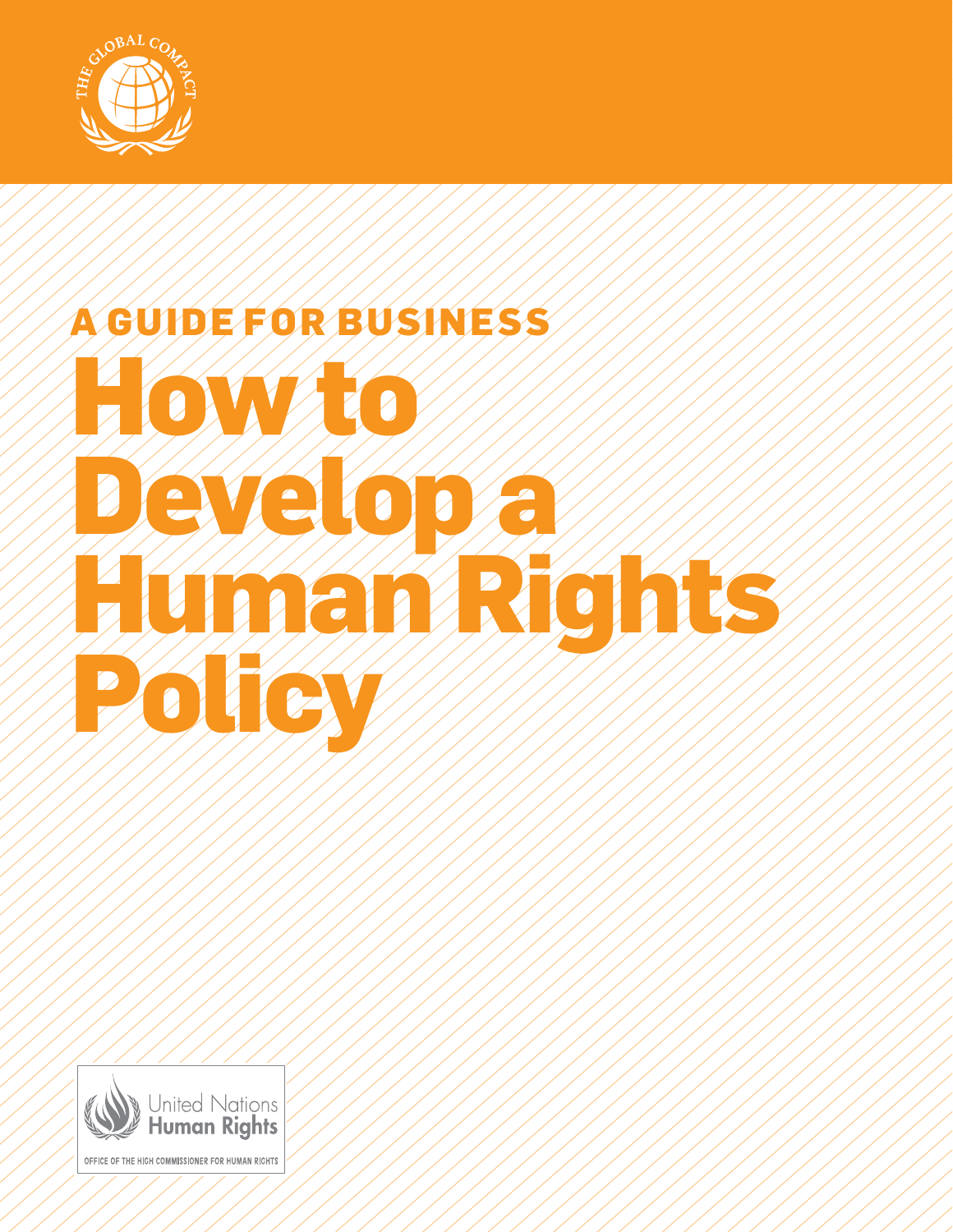#### **Acknowledgements**

Author: Lucy Amis Research assistance: Anita Househam Design: Tannaz Fassihi ISBN:

#### **© United Nations Global Compact Office and Office of the United Nations High Commissioner for Human Rights, 2011**

man Rights (OHCHR) make no representation concerning, and do not guarantee, the source,

Global Compact and/or OHCHR of the company concerned or its corporate responsibility performance overall.

The designations employed and the presentation of the material in this publication do not imply the expression of any opinion whatsoever on the part of the Secretariat of the United Nations concerning the legal status of any country, territory, city or area, or of its authorities,

#### **United Nations Global Compact**

TThe United Nations Global Compact is a strategic policy initiative for businesses that are committed to aligning their operations and strategies with ten universally accepted principles in the areas of human rights, labour, environment and anti-corruption (www.unglobalcompact.

By doing so, business, as a primary agent driving globalization, can help ensure that markets, commerce, technology and finance advance in ways that benefit economies and societies everywhere.

The United Nations Global Compact has two objectives:

1. Mainstream the ten principles in business activities around the world; 2. Catalyse actions in support of broader United Nations goals, including the Millennium Development Goals (MDGs).

#### **www.unglobalcompact.org**

#### **The Office of the United Nations High Commissioner for Human Rights**

The Office of the United Nations High Commissioner for Human Rights (OHCHR) is a key branch of the United Nations human rights structure. The High Commissioner is responsible to the United Nations Secretary-General for encouraging the international community wider range of actors, including the private sector, to promote respect for and commitment to human rights as widely as possible. OHCHR serves as secretariat for the United Nations the human rights component of the United Nations Global Compact since it was launched in 2000.

**www.ohchr.org**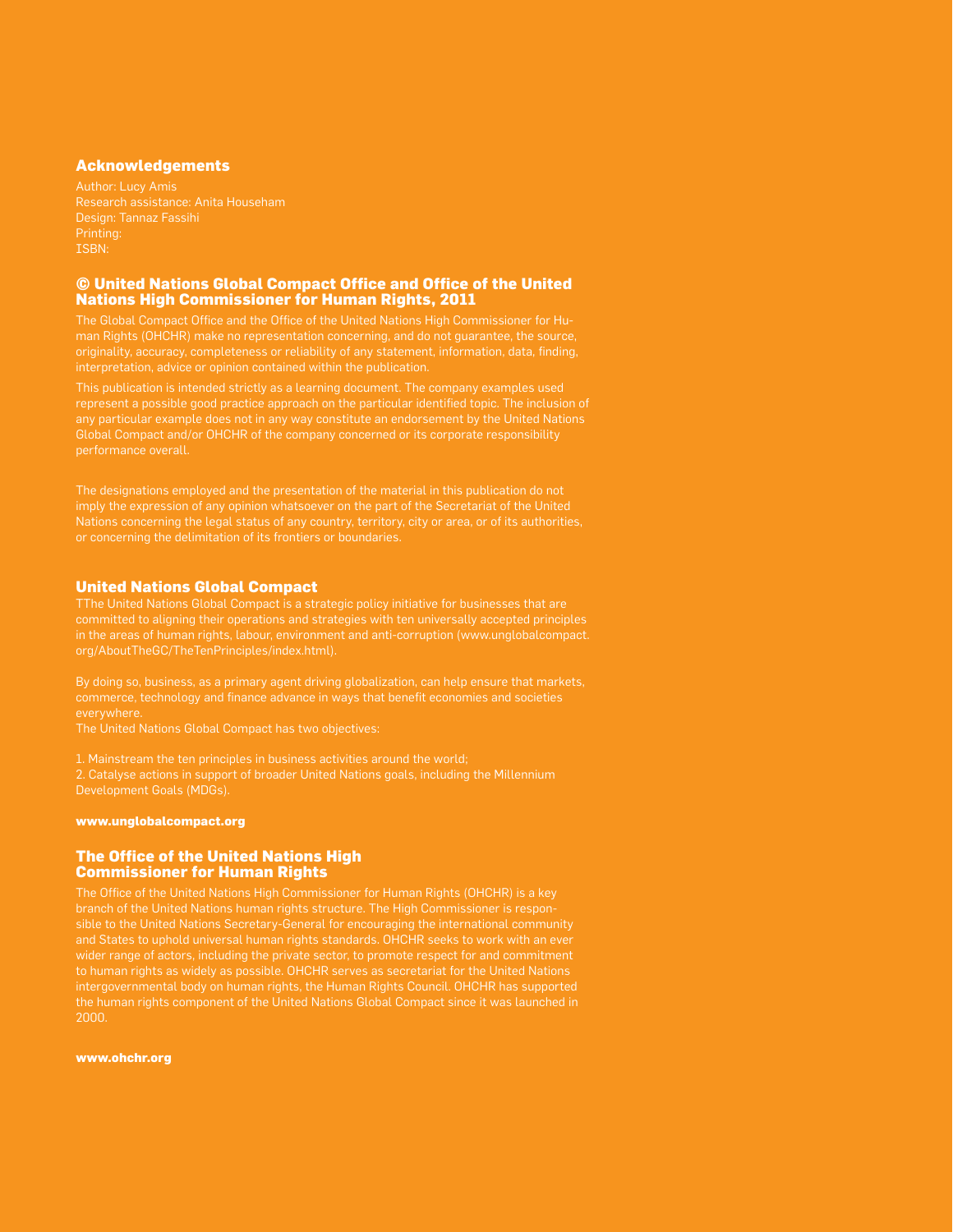# **Guide in summary**

## **Why respect human rights?**

- All companies have a responsibility to respect human rights, which means to avoid infringing on the human rights of others.
- • To gain commercial benefits associated with good human rights practice, e.g., attracting investment, procurement, top-quality recruits and securing the social licence to operate.
- • To live up to the company's commitment to the United Nations Global Compact (if it is a participant).

#### **Why develop a human rights policy?**

- • To provide a basis for embedding the responsibility to respect human rights through all business functions.
- To respond to relevant stakeholder expectations.
- • To identify policy gaps and initiate a process that alerts the company to new areas of human rights risk.
- To elaborate on the company's commitment to support human rights.
- • To build increased trust with external stakeholders and to start to understand and address their concerns.
- To foster the development of in-house learning, management capacity and leadership on human rights issues.
- • To demonstrate international good business practice.

#### **Getting started - the process behind the policy**

- • Developing a human rights policy can be a dynamic, though not always a predictable process. Do not expect perfection at first. Many firms update their policies as they gain experience.
- • Assign senior management responsibility to drive the process.
- • Involve all business operations in policy development, implementation and reviews.
- Map existing company policies to identify human rights coverage and gaps.
- • Involve cross-functional personnel (human resources, legal, procurement, security, etc.) in the process to build understanding, know-how and a sense of common purpose.
- • Consult internal and external stakeholders to identify and respond to their expectations.

#### **What are the key ingredients of a human rights policy?**

All policies – whether stand-alone or integrated – should at a minimum comprise:

- • An explicit commitment to respect all human rights which refers to international human rights standards, including the Universal Declaration of Human Rights.
- • Provisions on labour/workplace rights.
- • Provisions on non-labour rights. These will reflect human rights priorities and are likely to be particular to the company's industry/areas of operation.

# **Next steps - Path to implementation**

- • Assessing the company's human rights impacts and risk areas, including country analyses, new operation assessments and stakeholder consultation.
- • Integrating human rights throughout the company, looking at training, communication, management systems, etc.
- • Tracking and communicating on performance, including by identifying progress measurement indicators.
- • Providing for or cooperating in remedying an adverse human rights situation that a company has caused or contributed to through legitimate processes.
- • Establishing or participating in effective operational-level grievance mechanisms for individuals and communities that may be adversely affected by the company's activities.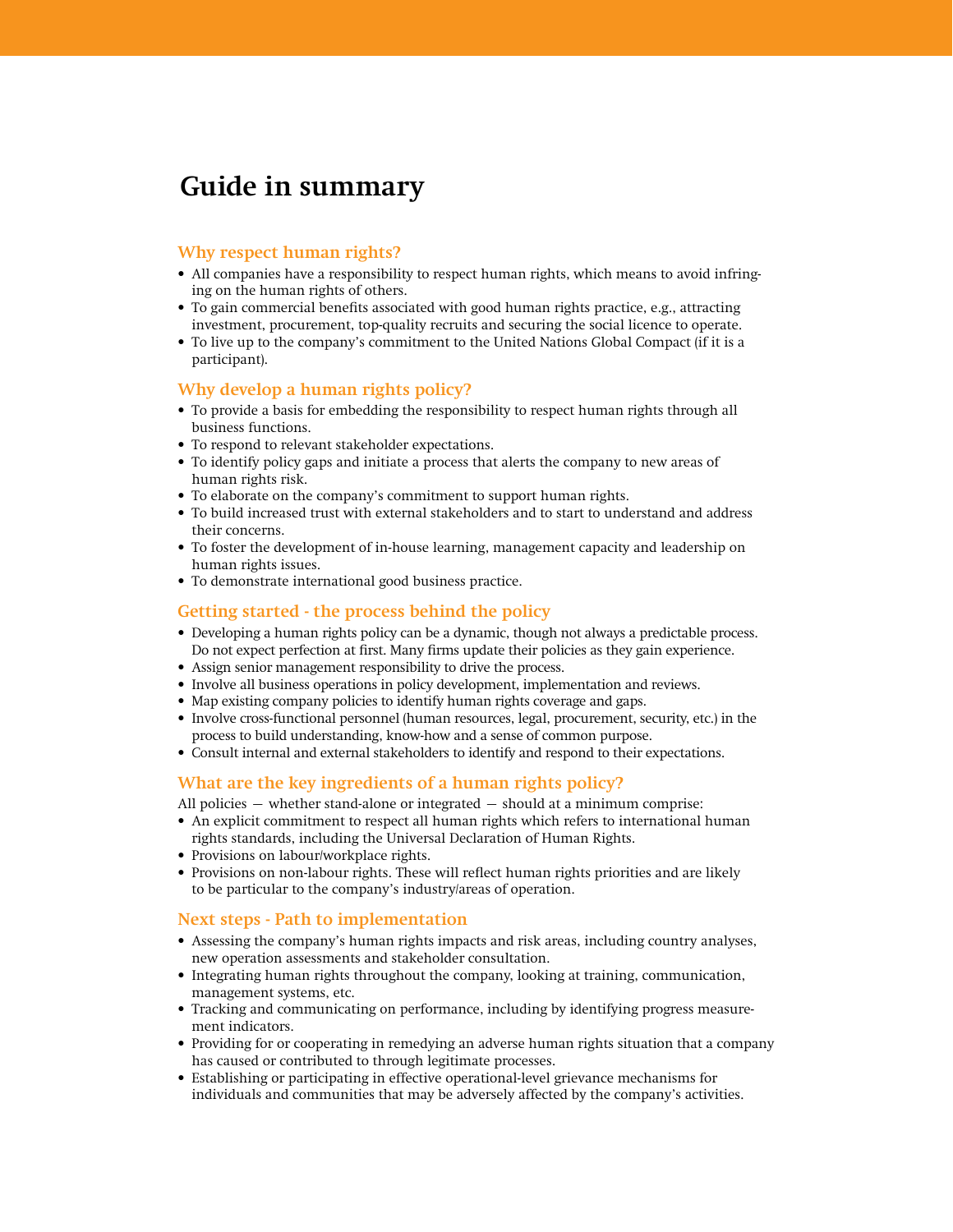# **1. Overview - what is a human rights policy?**

A human rights policy can take many forms and has no uniform definition. At a minimum, it is a public statement adopted by the company's highest governing authority committing the company to respect international human rights standards and to do so by having policies and processes in place to identify, prevent or mitigate human rights risks, and remediate any adverse impact it has caused or contributed to. It should explicitly use the words "human rights". Many human rights policies also elaborate on the company's commitment to support human rights.<sup>1</sup> Human rights policies can be found within company statements of business principles, codes of conduct or other values-related literature, or take the form of stand-alone statements on company websites or in other public corporate responsibility documentation.<sup>2</sup>

Adopting a human rights policy is a precursor to a company's human rights due diligence towards meeting its responsibility to respect human rights. It sends a clear signal to internal and external stakeholders that the company is striving to embed human rights into its operational policies and procedures and to understand the human rights impacts of the business, both positive and negative. It also signals a commitment to take respect for human rights sufficiently seriously to allocate management time and resources to developing and implementing a policy, including by consulting externally.

*A Guide for Business: How to Develop a Human Rights Policy* seeks to outline why companies should respect human rights, the principal reasons for adopting a human rights policy, its key ingredients and the best-practice process to develop one.

- 2. For example, CNOOC included a statement on how it views human rights issues in its overseas operations in its 2009 Corporate Social
- Responsibility report, available from www.cnoocltd.com/file/GetAttachment.pdf (accessed 15 April 2011).

<sup>1.</sup> Global Compact Principle One asks companies to respect and support human rights.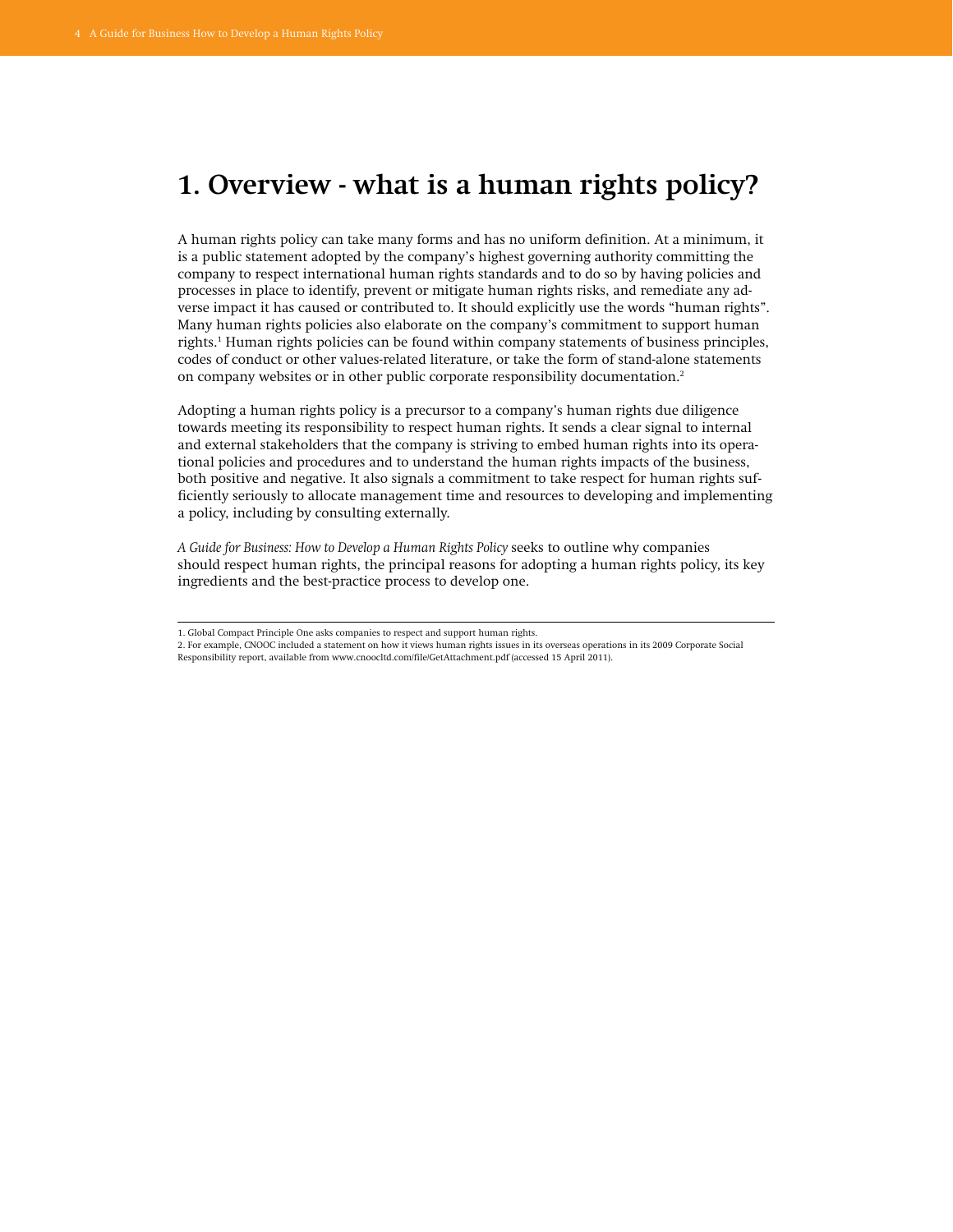# **2. Why respect human rights?**

- All companies have a responsibility to respect human rights, which means to avoid infringing on the human rights of others.
- To gain commercial benefits associated with good human rights
- practice, e.g., attracting investment, procurement, top-quality
	- recruits and securing the social licence to operate
	- To live up to the company's commitment to the United Nations Global Compact (if it is a participant).

#### **Values: a universal responsibility**

Companies have a responsibility to respect international human rights standards, which means not to infringe on people's rights and to address adverse human rights impacts that they cause or contribute to.<sup>3</sup>

This universal responsibility is articulated in the "Protect, Respect and Remedy" framework, welcomed by the United Nations Human Rights Council in 2008. In 2011, Guiding Principles addressed to both Governments and business on how to implement the framework, including the responsibility of business to respect human rights, were endorsed by the Human Rights Council. The endorsement established the Guiding Principles as the authoritative global reference point for business and human rights. The framework, which has widespread support from business and civil society, implies that companies must have a human rights policy to embed human rights within their operational policies and procedures. Report of the Special Representative of the Secretary-General on the issue of human rights and transnational corporations and other business enterprises, John Ruggie, "Guiding Principles on Business and Human Rights: Implementing the United Nations 'Protect, Respect and Remedy' Framework" (A/HRC/17/31)

This responsibility to respect human rights is incorporated in Principle One of the United Nations Global Compact.

#### **Commercial**

**SUMMA**

**RY**

Many firms believe that showing respect for human rights gives them a competitive advantage over competitors that overlook the area. Exercising human rights due diligence can help companies attract investment. Investment that favours good environmental, social and corporate governance is expanding<sup>5</sup> and being mainstreamed, with asset managers like BlackRock, AXA Investment Manager, Calvert and HSBC all now offering funds with such criteria, some covering human rights. Indices like the FTSE4Good and Dow Jones Sustainability Index have strict human rights entry criteria.<sup>6</sup> And some national State pension funds and major public sector funds also screen on labour and human rights, e.g., the United States teachers' and researchers' pension fund TIAA-CREF (US\$ 314 billion) and the Norwegian Government Pension Fund (US\$ 380 billion).

<sup>3.</sup> According to the Report of the Special Representative of the Secretary-General on the issue of human rights and transnational corporations and other business enterprises, John Ruggie, "Protect, respect and remedy: a framework for business and human rights", doing no harm "is not merely a passive responsibility for firms but may entail positive steps – for example, a workplace anti-discrimination policy might require the company to adopt specific recruitment and training programmes" (A/HRC/8/5).

<sup>4.</sup> See A/HRC/17/31.

<sup>5.</sup> Over 500 institutional investors have also signed up to the United Nations-backed Principles for Responsible Investment and together account for more than US\$ 20 trillion worth of assets under management in 36 countries.

<sup>6.</sup> FTSE4Good insists on companies in high-risk sectors having a human rights policy.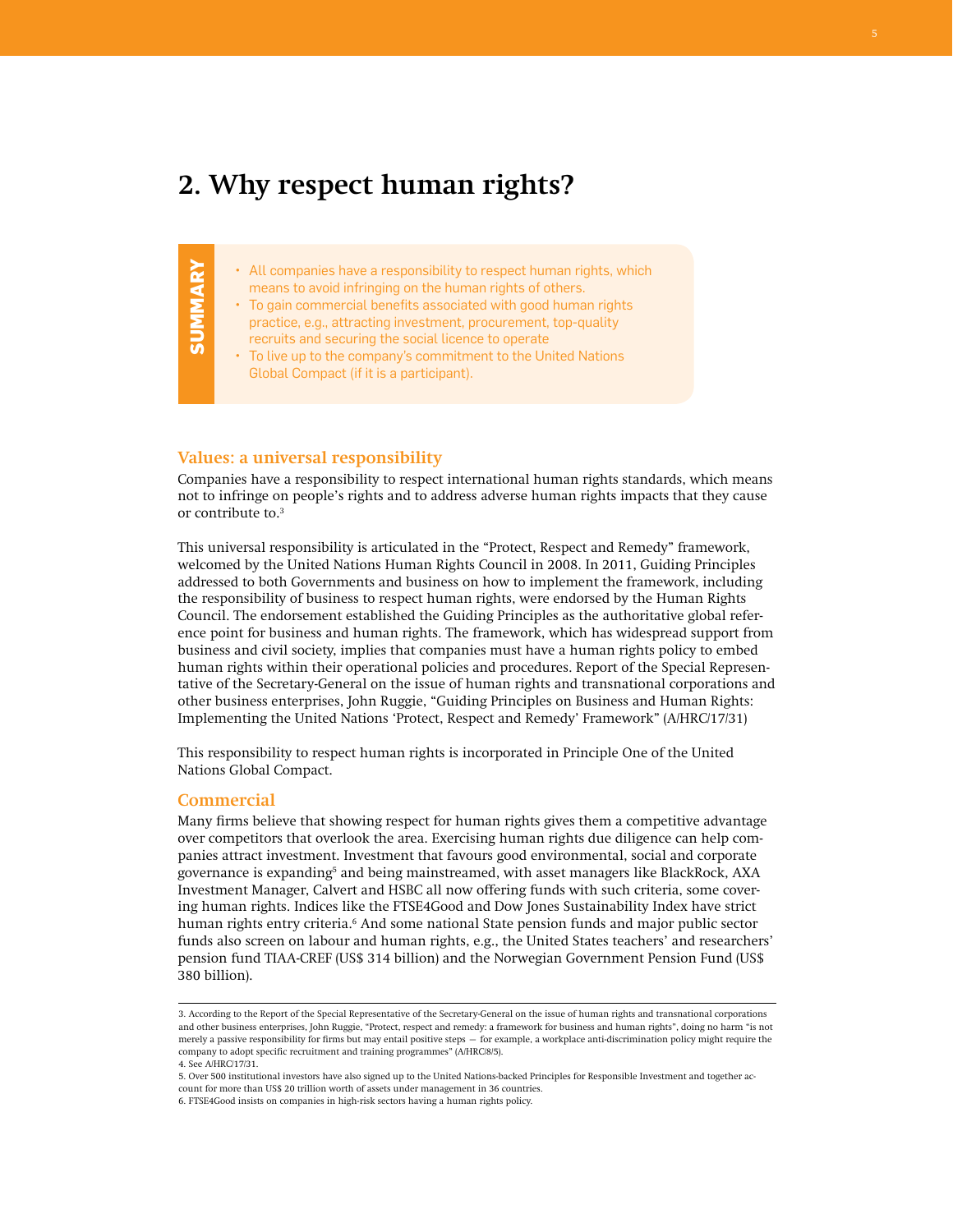Good human rights practice can help attract new business, including public sector procurement. For example, suppliers of the Government of the Netherlands are expected to comply with specific human rights criteria.<sup>7</sup> Anecdotal evidence suggests that a growing number of smaller companies in the value or supply chains of global firms are themselves developing an explicit human rights position in order to attract business, because they know that some multinationals demand such standards of their suppliers and business partners.<sup>8</sup> In recruitment, too, surveys show that corporate ethics is an increasingly important area; many applicants now ask hiring managers how company values, including on human rights, are translated into day-today activities.<sup>9</sup> Securing and maintaining a social licence to operate is another incentive. Support for human rights can also be a source of innovation for the introduction of new product lines or adjustment to existing ones.

#### **Legal**

The responsibility to respect human rights is not a legal duty imposed on companies by treaty, but it is not a law-free zone either. The provisions of many international human rights treaties are embedded in domestic law (e.g., safety, health, anti-discrimination), and many Governments have adopted the Rome Statute of the International Criminal Court, which – depending on the provisions of their own criminal code – may mean that they are empowered to prosecute companies for certain international human rights violations. In addition, because the responsibility to respect human rights has become an international standard of conduct endorsed not only by the United Nations but also by business associations, NGOs and Governments, failure to live up to that standard and infringing human rights can lead to calls for legal liability, or at least allegations that might be considered by non-judicial grievance mechanisms, such as by a national contact point of the Organization for Economic Co-operation and Development (OECD).10

8. GE, for example, expects its suppliers to respect human and labour rights, and works to implement and audit the practices in its supply chain. "While our experience is that most suppliers seek to meet GE's expectations, we terminated approximately 160 suppliers in 2006 for poor performance in this programme." See www.ge.com/files\_citizenship/pdf/GE\_2007\_citizen\_07rep.pdf (accessed 15 April 2011). 9. A global survey by New York-based consulting firm DBM found that 82 per cent of human resources and career experts cite corporate leadership ethics to be important to job seekers today. "Globally, corporations are being held to the highest standards by current and future employees." See http://findarticles.com/p/articles/mi\_m3495/is\_11\_47/ai\_94161915/?tag=content;col1 (accessed 15 April 2011). 10. See John F. Sherman and Amy Lehr, "Human rights due diligence: Is it too risky?", A Working Paper of the Corporate Social Responsibility Institute, No. 55 (Cambridge, Massachusetts, Harvard University, February 2010). Available from www.hks.harvard.edu/m-rcbg/CSRI/pub\_main. html.

<sup>7</sup> See www.senternovem.nl/sustainableprocurement/criteria\_development/index.asp (accessed 15 April 2011).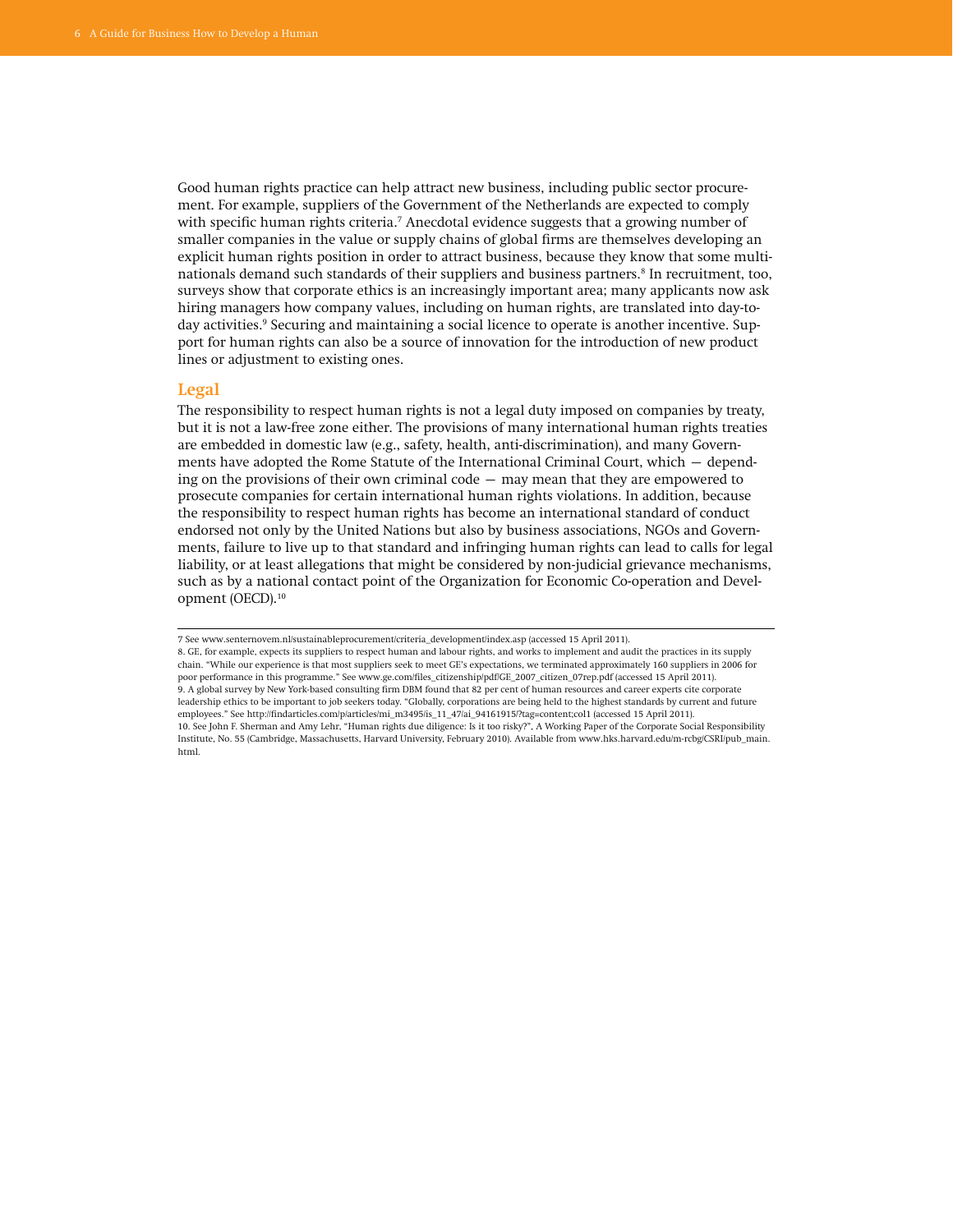# **3. Why develop a human rights policy?**

|               | • To provide a basis for embedding the responsibility to respect<br>through all business functions. |
|---------------|-----------------------------------------------------------------------------------------------------|
|               | • To respond to relevant stakeholder expectations.                                                  |
| <b>SUMMLA</b> | • To identify policy gaps and initiate a process that alerts the                                    |
|               | company to new areas of human rights risk.                                                          |
|               | • To elaborate on the company's commitment to support human                                         |
|               | rights.                                                                                             |
|               | • To build increased trust with external stakeholders and to start                                  |
|               | to understand and address their concerns.                                                           |
|               | • To foster the development of in-house learning, management                                        |
|               | capacity and leadership on human rights issues.                                                     |
|               | • To demonstrate international good business practice.                                              |

#### **To provide a basis for embedding the responsibility to respect through all business functions**

In order to ensure that the company's responsibility to respect human rights is embedded through all business functions, it should express its commitment to do so by developing a human rights policy. Such a policy is the first step in showing that the company understands its universal responsibility to respect human rights. It provides the basis for publicly affirming company values and embedding the responsibility into company operations and the way it does business.

#### **To respond to stakeholder expectations**

As indicated above, there is an emerging international consensus about what steps companies should take to demonstrate their commitment to respecting human rights, most notably represented by the "Protect, Respect and Remedy" framework and the Guiding Principles. Having a human rights policy is explicitly required by the framework and the Guiding Principles,<sup>11</sup> and increasingly expected by relevant stakeholders, including investors, business partners and Governments.

#### **To identify policy gaps and alert the company to new areas of risk**

A company can both cause and contribute to adverse human rights impacts through its own activities. Its existing policies may not address both dimensions.

A company may not realize its potential to impact particular human rights without first identifying what human rights mean to the business. Developing a policy can be the catalyst. More and more firms worldwide report that developing and implementing a human rights policy has helped them see human rights risks and become better equipped to deal with human rights issues that arise.

Existing policies may benefit from a human rights approach. For example, environmental policies can focus solely on technical solutions to perceived technical problems and miss the potential impact on communities and people's rights. A human rights approach can also strengthen the alignment of existing company policies by demonstrating their alignment with universal values.

11. The "Guiding principles on business and human rights: implementing the United Nations 'protect, respect and remedy' framework" contain clear recommendations on the parameters of a company's human rights policy commitment (A/HRC/17/31, guiding principle 16).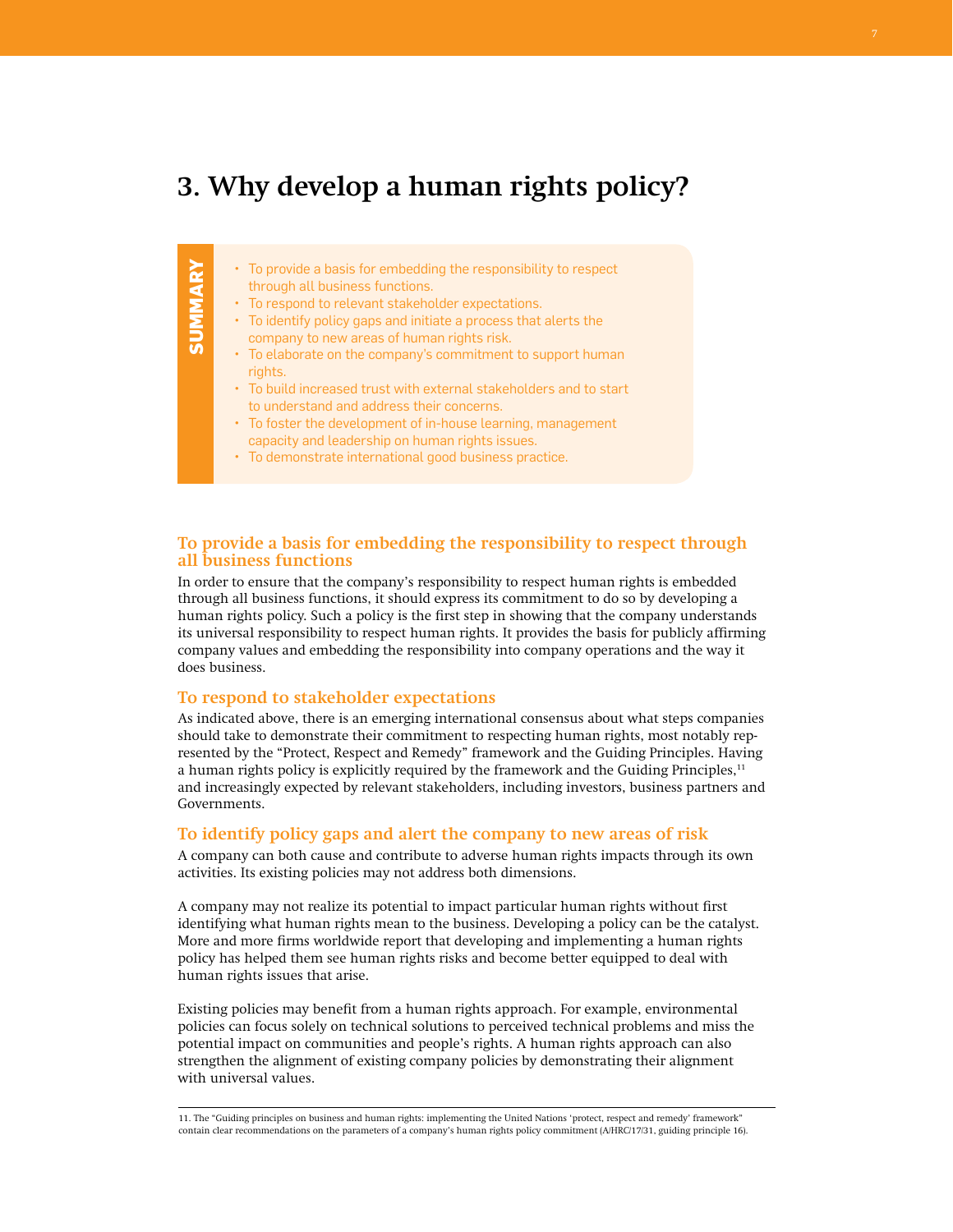#### **To build trust with stakeholders and address their concerns**

Adopting a human rights policy implies a commitment by the company to a human rights approach, through engaging with stakeholders, having appropriate transparency, and a human rights focus. Such an approach is rarely required by existing policies. Policies that focus only on the impact on the company may be inconsistent with a human rights approach, and miss risks.

Making people part of the process by engaging with stakeholders can help companies build trust, increasingly important since the 2008 financial collapse. A human rights policy shows a commitment to being a responsible corporate citizen and provides interested stakeholders with an accessible means of gauging company performance. Many companies also find that external stakeholders become more willing to engage constructively with them when they have a human rights policy and human rights approach in place, and will usually talk with the company before considering adversarial action, e.g., a boycott or litigation.

## **To trigger in-house human rights learning, management capacity and leadership**

The very process of developing a human rights policy can have positive managerial spin-offs. Many firms say that developing the policy helped:

- • Raise awareness and understanding of the company's human rights impact across departments;
- • Build leadership commitment around human rights so that there was political support inside the company for resources to be assigned to policy implementation; and
- • Generate in-house managerial capacity, insights for future priorities and enthusiasm around the topic.

A human rights policy also provides managers with a public statement to frame responses to human rights questions.

 **Cadbury reported that "the inspirational language used throughout the document helped motivate employees and stakeholders to show their support for the new vision."12** 

## **To demonstrate good business practice**

It is an emerging good international business practice to have a human rights policy or position statement. Over 50 per cent of FTSE 100 Index listed companies have such a policy. By March 2011, the Business & Human Rights Resource Centre had identified some 270 companies worldwide with an explicit human rights policy position. Its findings, which record only publicly available policies that explicitly use the term human rights, reflect a growing trend among businesses from all continents making a public commitment to respect and support human rights. This trend is also evident in the pledge signed by more than 250 global CEOs to mark the sixtieth anniversary of the Universal Declaration of Human Rights in December 2008.<sup>13</sup>

<sup>12.</sup> Lauren Gula and Ye Jin, "Cadbury and human rights: finding the best approach", in Embedding Human Rights in Business Practices III (United Nations Global Compact, 2009).

<sup>13.</sup> See, for details, www.unglobalcompact.org/issues/human\_rights/CEO\_Statement.html (accessed 15 April 2011).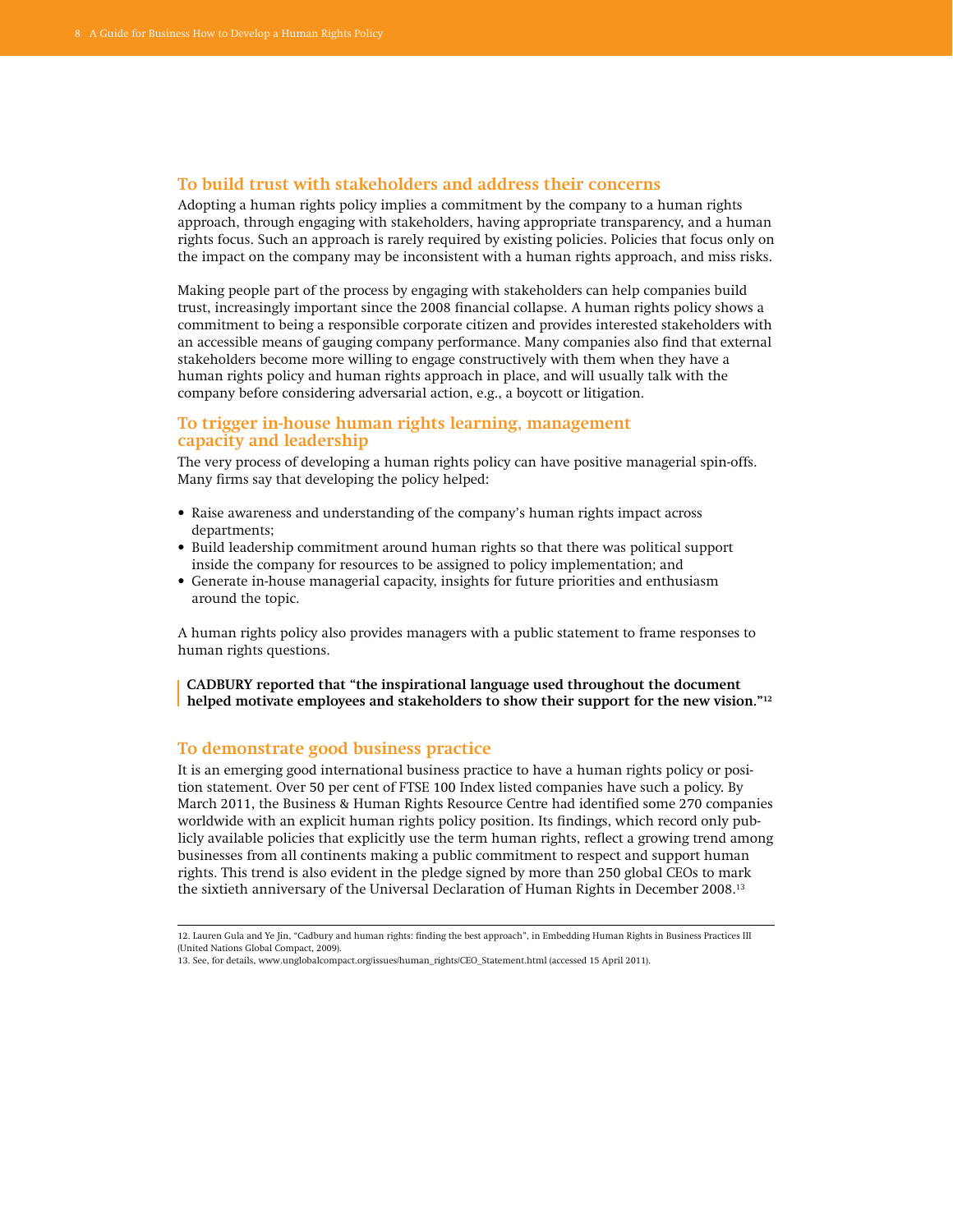#### **KEY READINGS:**

- *• A Guide to Integrating Human Rights into Business Management,* © Business Leaders Initiative on Human Rights, the UN Global Compact and the Office of the UN High Commissioner for Human Rights, Second Edition 2010.
- *• Human Rights It is Your Business: A Business Case for Corporate Engagement,* © International Business Leaders Forum, 2005.
- *• Protect, Respect and Remedy: A Framework for Business and Human Rights,* UN Special Representative on Business and Human Rights, UN Document A/HRC/8/5 7 April 2008.
- *• A Human Rights Management Framework (Poster),* © Business Leaders Initiative on Human Rights, International Business Leaders Forum, the UN Global Compact and the Office of the UN High Commissioner for Human Rights, 2010.
- *• How to Do Business With Respect for Human Rights: A Guidance Tool for Companies, © 2010, Global Compact Network Netherlands, Business & Human Rights Initiative.*
- UN Global Compact Guidance: http://www.unglobalcompact.org/Issues/human\_rights/Tools and\_Guidance\_Materials.html

# **No more reasons not to have a policy**

Companies are seeing that by having a human rights policy they can start to better identify risks and opportunities, and start to build in-house management capacity and demonstrate to stakeholders a sincere commitment to respect and support human rights. A BSR/GlobeScan poll of business leaders from 15 countries in late 2009 found that: "Climate change and human rights are the most significant priorities for business' sustainability efforts in the year ahead."<sup>14</sup> Yet the number of firms with explicit human rights policies still represents only a fraction of the more than 7000 companies in over 130 countries that, as signatories to the United Nations Global Compact, have pledged to adhere to general principles on human rights and labour standards, or of the wider business community beyond.

Why have relatively few firms globally backed up their pledges on human rights with a policy or other due diligence measures? Historical obstacles can partly explain it. Back in 2007, human rights remained, in the words of the Special Representative of the Secretary-General on business and human rights, "mysterious for business" and companies did not fully know what was expected of them. Workplace issues aside, "human rights… were seen as the exclusive domain of States and no universally agreed framework" existed on the expectations of business.

However, an agreed international business and human rights framework now exists – the United Nations "Protect, Respect, Remedy" framework and the Guiding Principles on business and human rights for its implementation – applying to companies as well as States. In addition, there is a growing body of management guidance tools that help demystify human rights for business and map practical action. The business and human rights discourse has also become global and accessible to companies of all sizes and sectors; daily updates on the Business and Human Rights Resource Centre's website<sup>15</sup> now appear in many languages, based on research from every continent. In short, there are fewer and fewer reasons not to develop a human rights policy.

14. Details of the BSR/Globescan State of Sustainable Business Poll survey can be found at: www.globescan.com/news\_archives/ bsr09 (accessed 15 April 2011). 15. www.business-humanrights.org.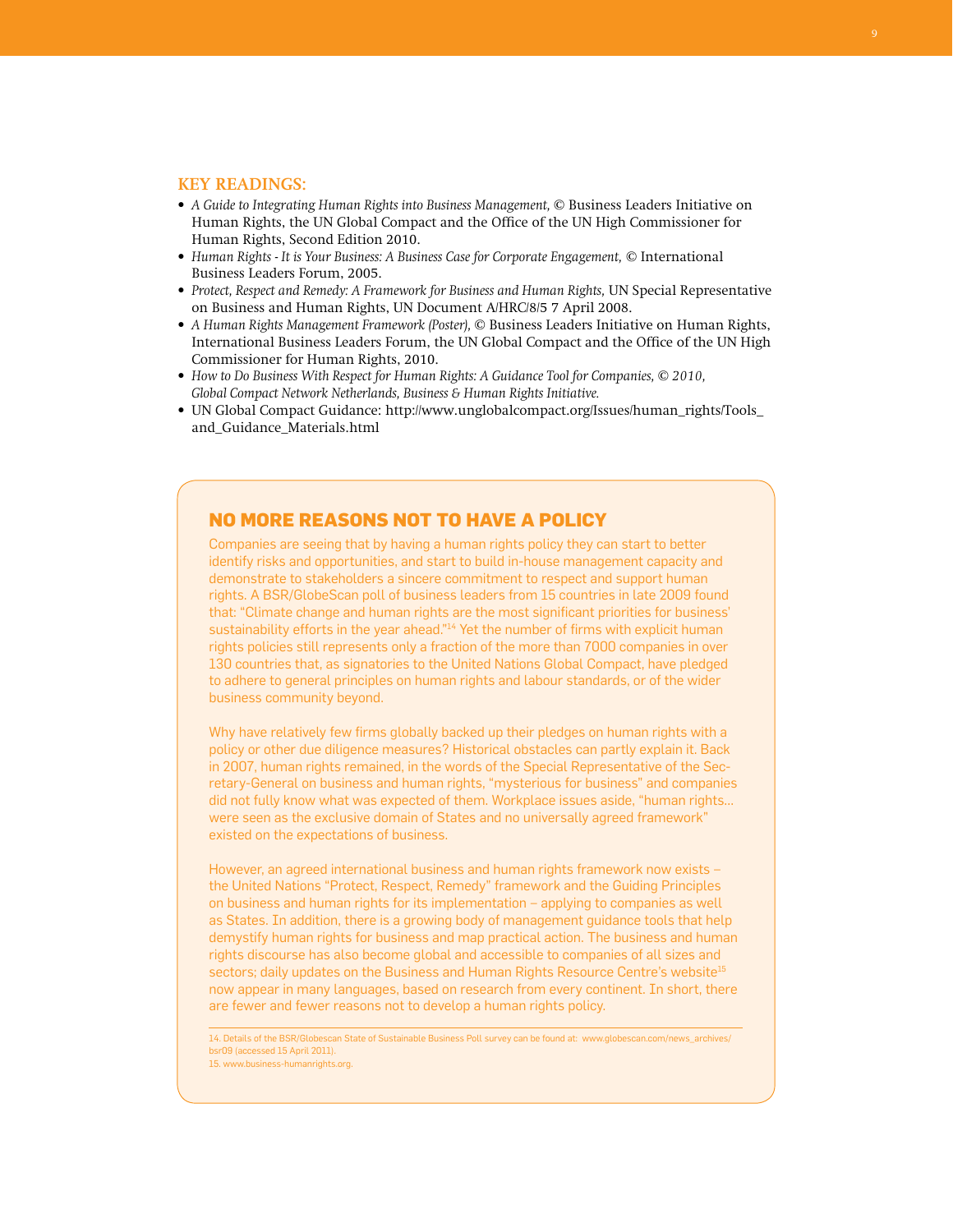# **4. Getting started**

respond to their expectations.

|               | • Developing a human rights policy can be a dynamic, though not al-            |
|---------------|--------------------------------------------------------------------------------|
|               | ways a predictable process. Do not expect perfection at first. Many            |
| $\frac{5}{2}$ | firms update their policies as they gain experience.                           |
|               | • Assign senior management the responsibility to drive the process.            |
| ທ່            | • Involve all business operations in policy development, implementa-           |
|               | tion and reviews.                                                              |
|               | • Map existing company policies to identify human rights coverage<br>and gaps. |
|               | • Involve cross-functional personnel (human resources, legal,                  |
|               | procurement, security, etc.) in the process to build understanding,            |
|               | know-how and a sense of common purpose.                                        |
|               | • Consult internal and relevant external stakeholders to identify and          |

The development of a human rights policy can be a dynamic process. It may start with the release of a short statement of intent – sometimes only a few paragraphs – that is revised and becomes more sophisticated as the company gets to grips with the issues. When first developing a human rights policy, managers should not feel under pressure to achieve perfection. Many best practice examples today took shape over several years and have undergone review.

 **Barclays developed its first human rights policy in 2004 under the sponsorship of the Group Vice-Chairman. [It] was signed off by the company's Group Brand and Reputation Committee.**<sup>16</sup> **The policy was revised in 2006 and again in 2008. "Policies and practices are updated to take account of new issues raised and growing awareness and familiarity within the business of the human rights impacts of our decisions. Policies are refreshed to keep them alive and topical and ensure they are communicated regularly."**<sup>17</sup>

 **Cadbury published its first Human Rights and Ethical Trade Policy in 2000, but to ensure "all of its corporate policies were aligned with its existing human rights related policies, as well as increasing global expectations and a maturing understanding of how business can contribute positively to the realization of human rights"**<sup>18</sup> **in 2008 it released an overarching human rights policy document – Cadbury's Approach to Human Rights.**

Each of the steps in this section is important, but the precise order can vary. Some companies report that they did not initially have senior management buy-in and that the impetus for a policy came from below, with the mapping analysis and stakeholder feedback being instrumental in winning senior management support and having resources assigned for policy implementation.

No single sequence will suit every company. The timing of the policy's release is largely a matter of choice. Some companies will release an initial short statement to raise in-house

<sup>16.</sup> The Committee was comprised of senior management from the different Barclays businesses and central functions.

<sup>17.</sup> Philippa Birtwell, Head of Public Policy Research, Barclays.

<sup>18.</sup> Gula and Jin, "Cadbury and human rights: finding the best approach".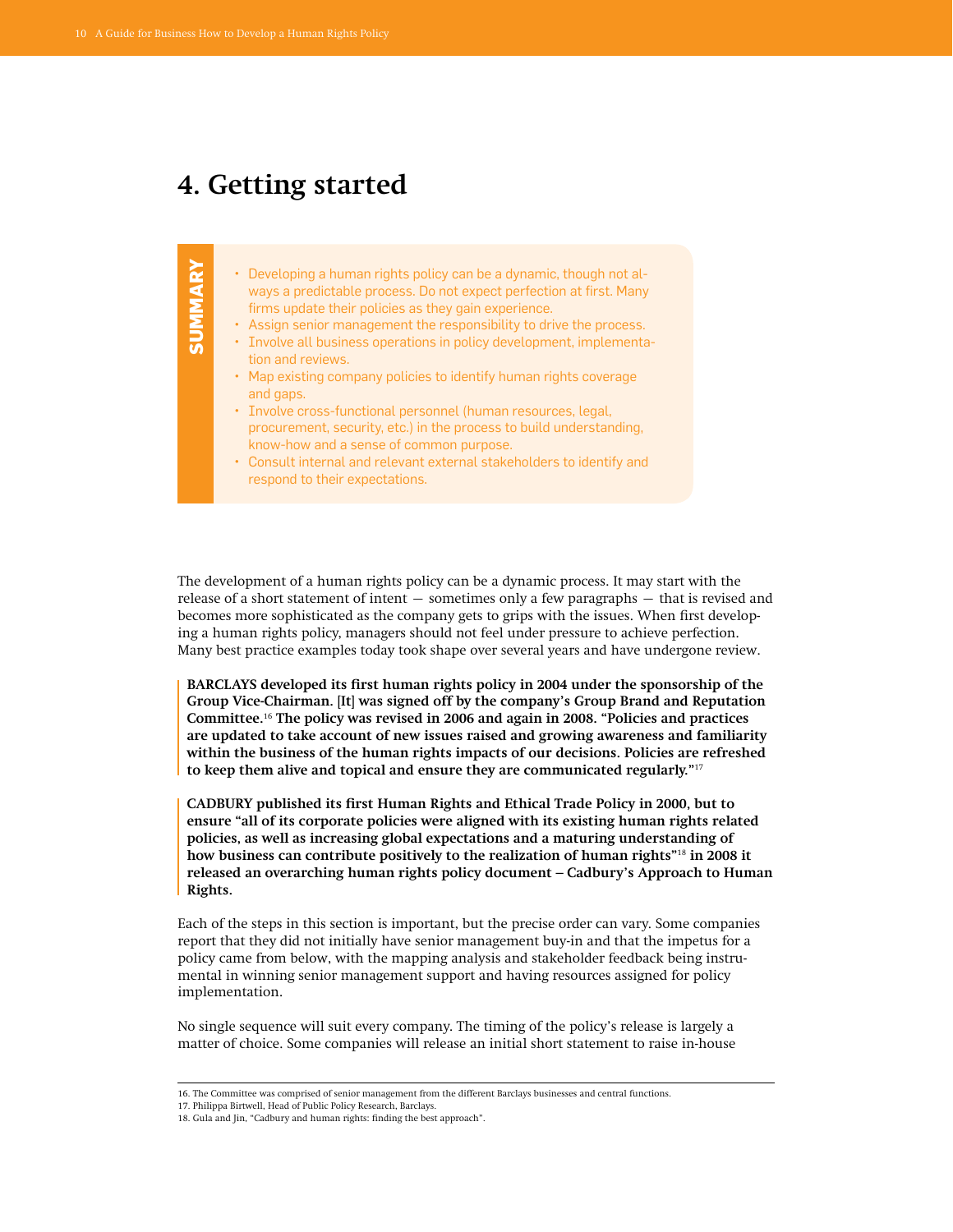awareness or in response to stakeholder pressure, even before the other steps are complete; they may then follow up the initial statement with a longer policy document. Others release their human rights policy statement only when they are ready to integrate it into their management systems.

There can be overlap between the steps needed to draft a policy, to assess the company's human rights impact and to integrate them both in the company's management systems. Even during the first phase of developing a policy, some firms have found it helpful to do some basic mapping of the company's key human rights risks and likely priorities; this will need to be taken to another level during the phase of assessing impacts. Similarly, the stakeholder consultation needed to inform a human rights policy will be specific to that task; stakeholder consultation for an impact assessment will be of a different magnitude.

#### **Key Steps**



**Assign senior management responsibility.** The decision to draft a policy is often made by the chief executive or by one or more senior executives. Whoever instigates the project, a member of senior management will typically need to be appointed to lead the process, sign off on the final policy and assign resources needed for its implementation.

**Involve all business operations.** Many firms put in place a cross-functional team, committee or task force to help steer the policy through the company. Whether driven by a team or not, the company needs to capture in-house knowledge from across various business units and functions, consider varying legal jurisdictions, draft the policy and later communicate it internally and oversee training and reporting needs. In many cases, a team or committee will retain responsibility for the policy and any revisions in the medium to long term.

Making basic policy decisions within the overlapping frameworks of a company's existing standards and commercial management systems, while bearing in mind varying stakeholder expectations, can be demanding. There is a strong case to keep the process largely in-house rather than outsourcing it, to ensure that any lessons learned stay within the company and help build capacity over time.

**Conduct a basic policy gap analysis/mapping exercise** to determine which of the internationally recognized human rights are already covered by the company's existing policies and identify any relevant ones that are missing. This will help companies identify any priority issues.

Most companies find that longstanding corporate policies and codes of conduct already address human rights but that they do not use human rights language, e.g., policies on diversity, nondiscrimination, bullying or harassment, health and safety, minimum-age provision or working hours.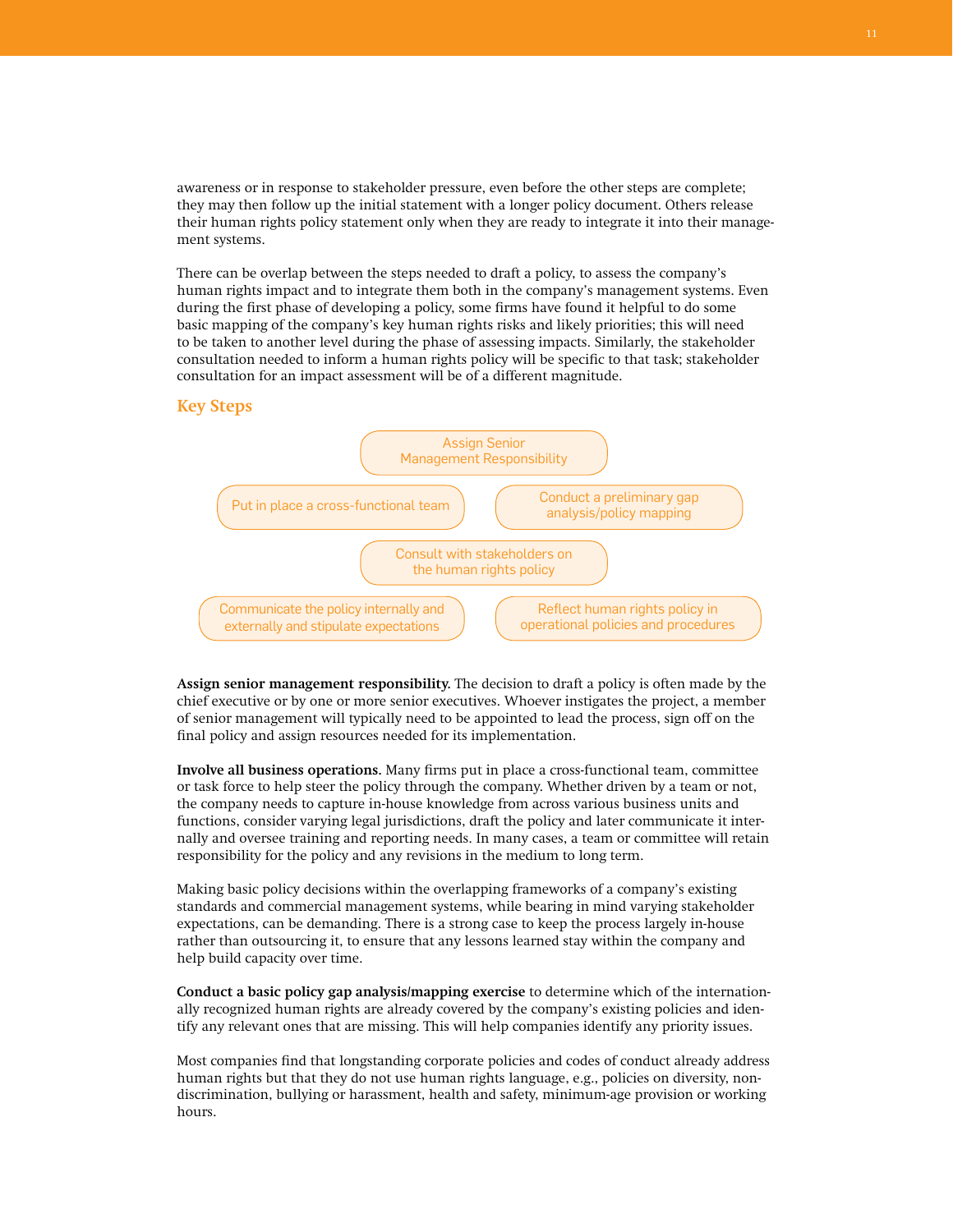Drafting a human rights policy will not necessarily highlight entirely new issues for the business, but can help express and link together existing positions in a different way, or shine a light on issues that might otherwise get overlooked.

The Guiding Principles state that companies have a responsibility to respect all human rights, not just a select few, and a human rights policy needs to reflect this fact. Operationally, while firms need to be alert to all potential human rights risks, "in practice, some rights will be more relevant than others in particular industries and circumstances and will be the focus of heightened company attention. However, situations may change, so broader periodic assessments are necessary to ensure that no significant issue is overlooked."19 In addition, companies also need to take into account the important principle of international human rights law that human rights are interdependent and indivisible, and that they cannot choose to ignore negative impacts on some human rights, while respecting others.

**Resource tip:** *When developing a policy, tools like Human Rights Translated: A Business Reference Guide can help managers become familiar with the full spectrum of human rights and identify which may have to be prioritized given the company's unique geographical footprint, relationships, industry and operating context.*

**Consult with internal and external stakeholders.** In addition to ensuring that the policy is informed by relevant internal and/or external expertise, the company should identify key stakeholders. This is to help ensure that the policy is fit for purpose and addresses expectations and concerns of potentially affected groups and other relevant stakeholders. For example, workers and their representative organizations are important stakeholders for labour-related human rights; and engagement with them is generally referred to as "social dialogue". Relevant stakeholders can also include industry peers that have already adopted a policy, those behind sector-based multi-stakeholder initiatives who have experience of advising companies in a similar position and business associations. Companies should also consider involving socially responsible investors, clients, civil society experts, consumers, campaign groups, academics and community groups. Involving potential critics in the process will give a reality check. Some firms share an early draft of the policy with stakeholders to elicit feedback. Some of the stakeholders that provide input into the policy will become useful allies during later due diligence phases.

**Communicate the policy internally and externally and stipulate expectations.** No policy can be effective unless it is communicated to all relevant stakeholders. The policy should be publicly available. It needs to be disseminated to all employees to raise awareness and coupled with necessary training for relevant personnel. It should also be communicated actively to other parties, in particular business partners and affected stakeholders. The policy should simultaneously make clear what expectations the company has of its employees, business units, suppliers, subcontractors, franchisees, vendors, business partners and other relevant parties directly linked to its operations, products or services.

**Reflect the human rights policy in operational policies and procedures.** Companies should carefully consider how other policies and practices they have in place relate to the expressed commitment to respect human rights. Lack of coherence is a common risk; areas where discrepancies may arise include procurement and lobbying. If the human rights policy is not effectively disseminated, reflected in other policies and procedures, and embedded in management across all functions, neglect can quickly become reality even with all the best intentions in place. This issue also relates to the broader question of how to implement the company's commitment to human rights, which is addressed in the final section of this Guide.

<sup>19.</sup> "Business and human rights: further steps toward the operationalization of the 'protect, respect and remedy' framework – Report of the Special Representative of the Secretary-General on the issue of human rights and transnational corporations and other business enterprises, John Ruggie" (A/HRC/14/27).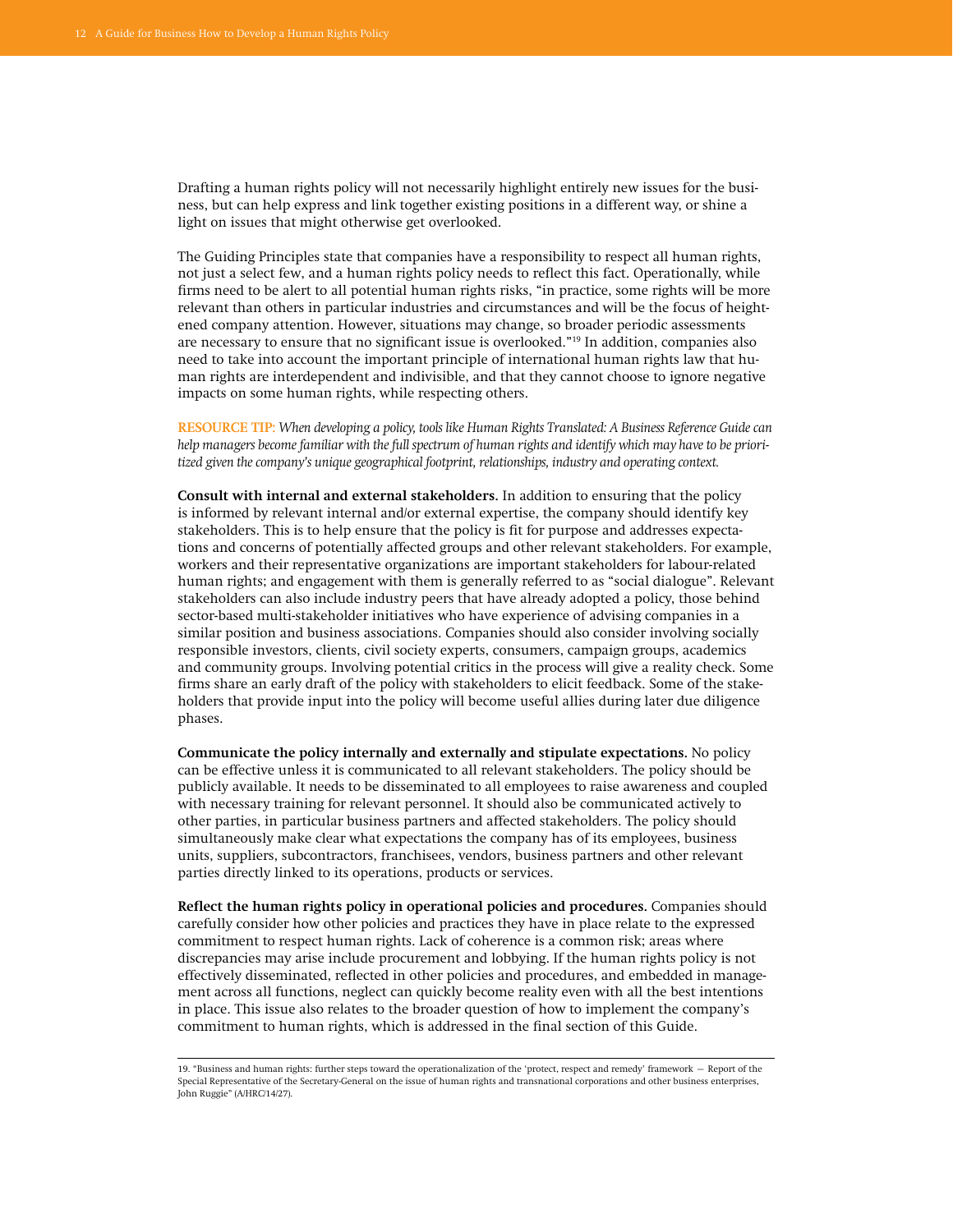#### **KEY READINGS**

- *• A Guide to Integrating Human Rights into Business Management,* BLIHR, United Nations Global Compact and OHCHR, 2nd ed., 2010.
- *• Human Rights Translated: A Business Reference Guide,* Castan Centre, International Business Leaders Forum, United Nations Global Compact and OHCHR, 2008.
- *• How to Do Business with Respect for Human Rights: A Guidance Tool for Companies,* Global Compact Network Netherlands, Business & Human Rights Initiative, 2010.
- • "Cadbury and human rights: finding the best approach", by Lauren Gula and Ye Jin in *Embedding Human Rights in Business Practices III,* United Nations Global Compact, 2009.
- • Protect, Respect and Remedy: a Framework for Business and Human Rights Report of the Special Representative of the Secretary-General on the issue of human rights and transnational corporations and other business enterprises, John Ruggie (A/HRC/8/5).
- • Business and human rights: Towards operationalizing the "protect, respect and remedy" framework – Report of the Special Representative of the Secretary-General on the issue of human rights and transnational corporations and other business enterprises (A/HRC/11/13).
- • Business and Human Rights: Further steps toward the operationalization of the 'protect, respect and remedy' framework – Report of the Special Representative of the Secretary-General on the issue of human rights and transnational corporations and other business enterprises (A/HRC/14/27)
- Social Dialogue at Enterprise Level: Successful Experiences, ILO, Geneva, 2004. Available from www.ilo.org/public/libdoc/ilo/2005/105B09\_252\_engl.pdf (accessed 15 April 2011)
- United Nations Global Compact Guidance: www.unglobalcompact.org/Issues/human\_rights/ Tools\_and\_Guidance\_Materials.html (accessed 15 April 2011)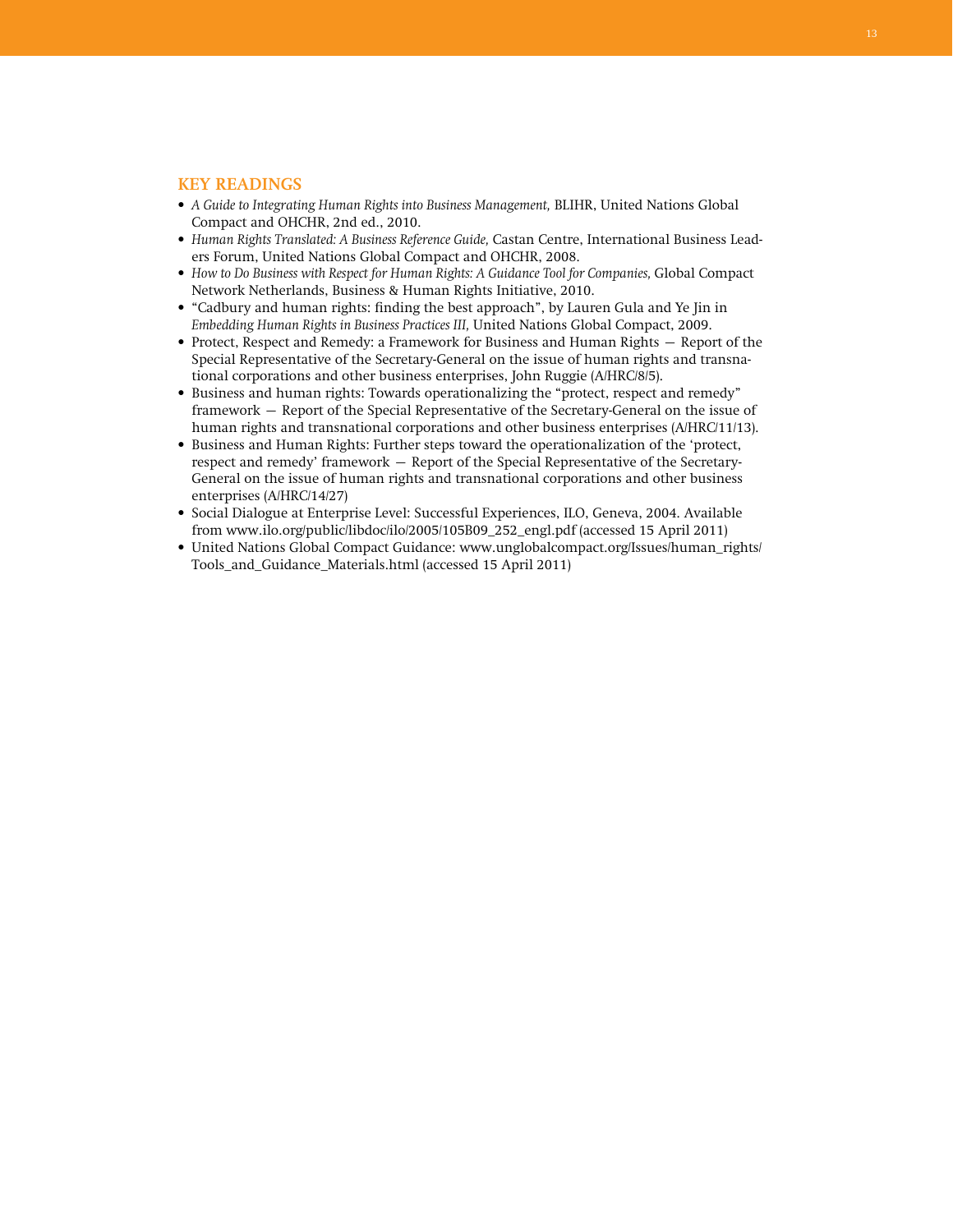# **5. What are the key ingredients of a good human rights policy?**

| ⋗             | All policies – whether stand-alone or integrated – should at a        |
|---------------|-----------------------------------------------------------------------|
| <b>SUMMAR</b> | minimum comprise:                                                     |
|               | • An explicit commitment to respect all human rights which refers     |
|               | to international human rights standards, including the Universal      |
|               | Declaration of Human Rights.                                          |
|               | • Provisions on labour/workplace rights.                              |
|               | • Provisions on non-labour rights. These will reflect human rights    |
|               | priorities and are likely to be particular to the company's industry/ |
|               | areas of operations.                                                  |
|               |                                                                       |

Few human rights policies are the same. In the absence of regulatory guidelines, many firms simply do what fits best within the company's existing policy commitments and internal processes. Common conventions however do exist, many of which were identified by the Special Representative on business and human rights and his team during the first mandate (2005-08), $^{20}$ and many good practice policy examples can be found in the policy bank available via the Business & Human Rights Resource Centre's website (www.business-humanrights.org).

#### **A stand-alone versus an integrated human rights policy?**

Human rights policies generally fall into two categories: stand-alone statements and policies that are integrated within the company's wider standards literature, e.g., employee codes of conduct; ethical sourcing standards; environment, health and safety guidelines; and social/ community investment commitments. Recently, there appears to be a gradual trend towards the integrated model (particularly among companies that have revised their policy approach at least once), but there are reasonable arguments in favour of either strategy and managers will need to determine for themselves which is better suited to their company.

*"An advantage cited for free-standing procedures is that the relevant issues get the attention and professionalization they deserve. But a disadvantage may be that it is not connected to the rest of the company. In contrast, folding human rights due diligence into ongoing processes may put human rights on par with other key issues when managers evaluate potential projects, but the unique attributes of human rights may thereby get diminished."* **Special Representative, April 2009**<sup>21</sup>

Stand-alone or free-standing policies have an advantage in external communication, making it easier for interested stakeholders to access information they require. Stand-alone statements are commonly employed by companies that are developing a human rights policy for the first time and allow the company to set out its intentions while it goes about building the requisite in-house knowledge and capacity to assess and manage its human rights impacts.

For companies with well-established codes of conduct on employment or ethical sourcing guidelines, etc., the integrated approach may be easier to deliver and avoid a multiplicity of standards that could generate internal confusion. Integrated policies can suggest that human rights considerations are more deeply engrained within the company's overall thinking, which can appeal to external stakeholders. Neither approach is right nor wrong.

<sup>20.</sup> See "Business recognition of human rights: Global patterns, regional and sectoral variations", addendum to the Report of the Special Representative of the Secretary-General on the issue of human rights and transnational corporations and other business enterprises (A/HRC/4/35/ Add.4). 21. A/HRC/11/13.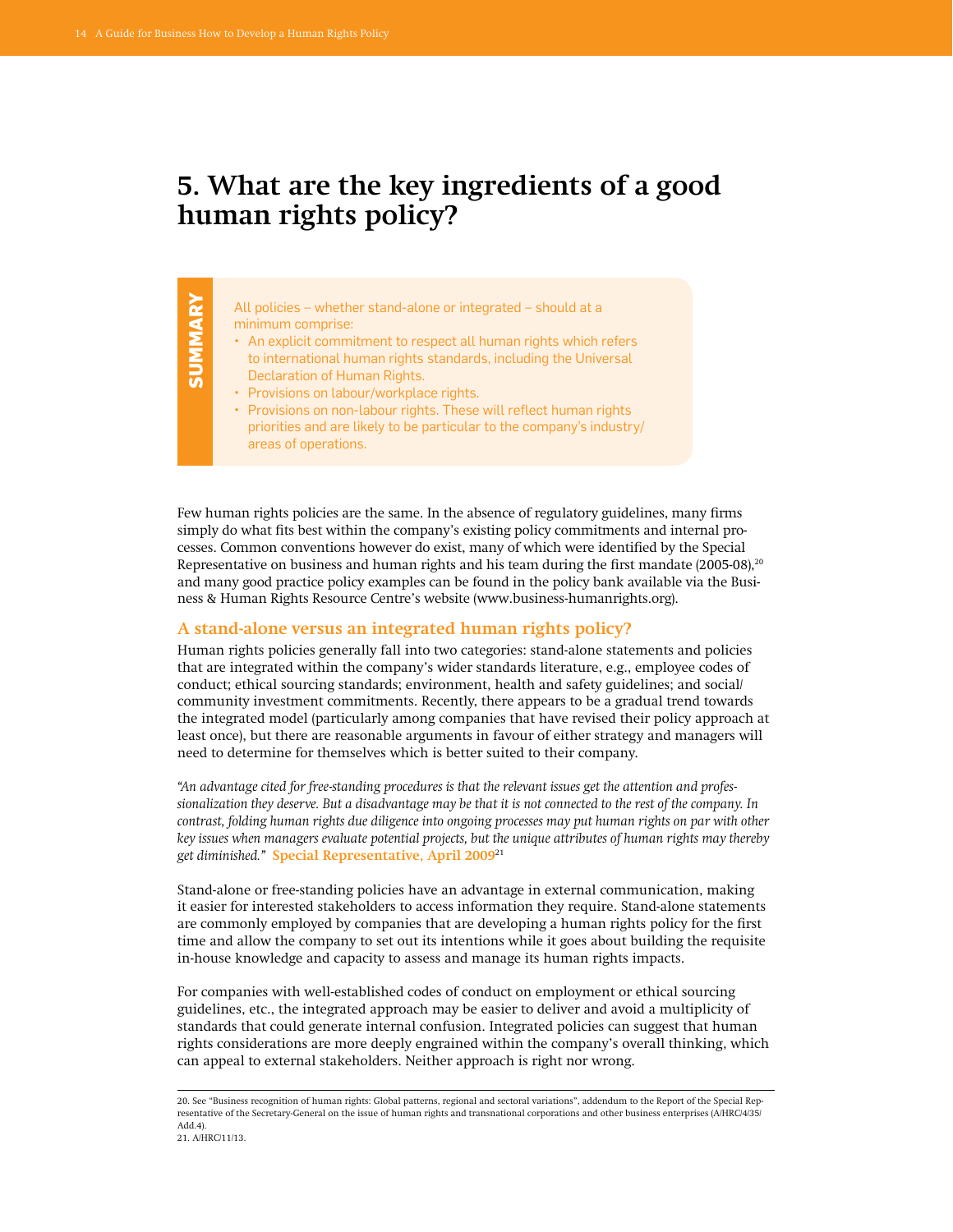A compromise option, which draws on both models, is to produce a readily accessible public human rights statement that cross-references established codes and policies, highlighting where the human rights-related elements can be found within existing management standards. This allows for effective communication and can sit well with current systems. It may, however, require new policy elements to be drawn up to address human rights issues that had previously gone unaddressed.

**Language tip:** *to gain buy-in within the company it is important to use practical, clear and concise language to explain the context and issues. Since much human rights language was originally designed for States, it can initially seem alien to business readers, so a company may need to make a few adaptations; stakeholder consultation can help ensure that both in-house and external stakeholders are comfortable with the end product. Some firms find that the inspirational language associated with human rights can actually be helpful in generating internal support.* 

**Human rights** refer to basic standards of treatment to which all people are entitled. It is a broad concept, with economic, social, cultural, political and civil dimensions. For Ford, this means ensuring that our products, no matter where they are made, are manufactured under conditions that demonstrate respect for the people who make them. It also means respecting the rights of people living in the communities around our facilities, and those of our suppliers, who may be affected by these operations. *Ford Motor Company*

# **STEP 1: A commitment to respect international human rights standards**

A human rights policy will need to include a statement of commitment to respect international human rights standards that makes explicit use of the words human rights. Some stakeholders view policies that fail to use the words human rights less favourably.<sup>22</sup> A good human rights policy should at a minimum refer to:

- The Universal Declaration of Human Rights;
- The International Covenant on Civil and Political Rights;
- • The International Covenant on Economic, Social and Cultural Rights; and
- The International Labour Organization's (ILO) Declaration on Fundamental Principles and Rights at Work.<sup>23</sup>

[The Universal Declaration of Human Rights and the two Covenants are commonly referred to collectively as the International Bill of Human Rights.]

Basic human rights are also further articulated in other international human rights instruments, which elaborate on the rights of individuals belonging to particularly vulnerable groups.24

**Process tip:** *In some countries the language of human rights is considered sensitive. Where managers*  encounter this they may find it helpful to explain to colleagues that all 192 Governments of the United *Nations have endorsed the United Nations Global Compact and its ten principles, including its human rights and labour principles.*<sup>25</sup>

# **Reference to other relevant standards and voluntary initiatives**

Some companies additionally refer to other relevant standards and voluntary initiatives, many of which have principles or codes that address a unique set of human rights challenges,

24. http://www2.ohchr.org/english/law/index.htm#core (accessed 15 April 2011).

<sup>22.</sup> The Business & Human Rights Resource Centre's website links only to "statements by companies that explicitly refer to human rights" in its policy bank, see www.business-humanrights.org/Documents/Policies.

<sup>23.</sup> ILO considers its eight core conventions to be "fundamental" and they form the basis of the ILO 1998 Declaration of Fundamental Principles and Rights at Work. These eight conventions underpin the four United Nations Global Compact Labour Principles, see A/HRC/14/27 and www.unglobalcompact.org/labour.

<sup>25.</sup> See General Assembly resolution 64/223 (para. 14).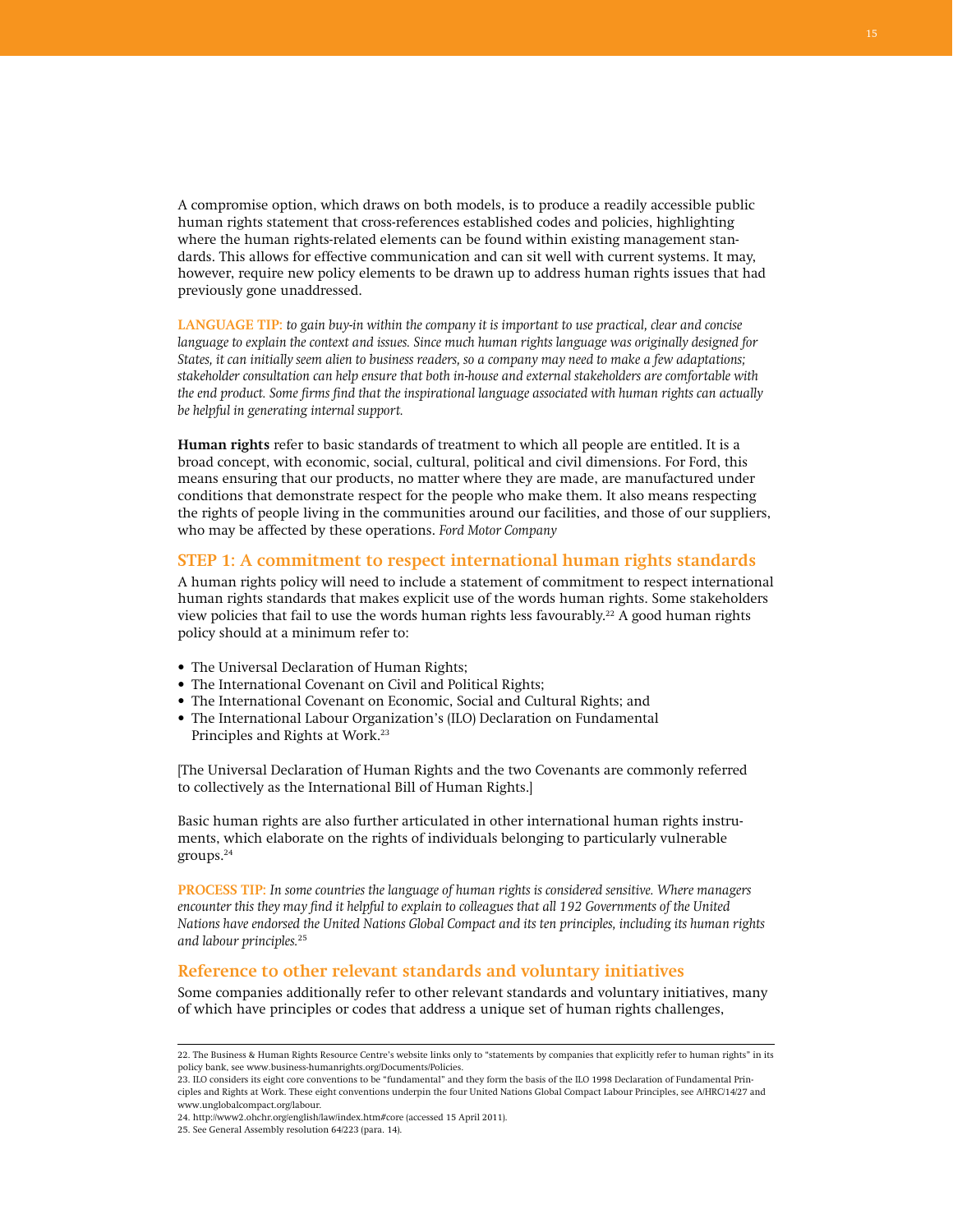for instance:

- The United Nations Global Compact;
- • OECD Guidelines for Multinational Enterprises;
- ILO Tripartite Declaration of Principles concerning Multinational Enterprises and Social Policy;26
- The Ethical Trading Initiative;
- The Fair Labour Association;
- The Global Network Initiative;
- The Kimberley Process;
- The Voluntary Principles on Security and Human Rights (Extractive Sector).

### **Examples of corporate policy statements:**

#### **General statements of human rights commitment**

*ABB is committed to developing an organizational culture which implements a policy of support for internationally recognized human rights and seeks to avoid complicity in human rights abuses. We support the principles contained within the Universal Declaration of Human Rights, the OECD Guidelines for Multinational Enterprises and the ILO Core Conventions on Labour Standards.* **ABB**

Respect and protect the fundamental human rights, as stated in the Universal Declaration [of] Human Rights of *the UN, as well as the dignity of the individuals working in its operations.* **Codelco**

*[The Mitsubishi Corporation] embraces and complies with international conventions on human rights. These conventions include the Universal Declaration of Human Rights, Fundamental ILO Conventions and Voluntary Principles on Security and Human Rights.* **Mitsubishi**

*[….] We respect international human rights principles aimed at promoting and protecting human rights, including the United Nations Declaration of Human Rights and the International Labo[u]r Organization's Declaration on Fundamental Principles and Rights at Work, and we actively participate in the United Nations Global Compact.* **The Coca-Cola Company**

#### **Commitments to support human rights**

Some companies also elaborate on the company's commitment to support human rights, i.e., to make a positive contribution to human rights. This is encouraged. Note, however, that the responsibility to respect is a baseline expectation, and a company cannot compensate for human rights harm by performing good deeds elsewhere.<sup>27</sup> So such commitments should complement, and not purport to substitute for, provisions implementing the company's responsibility to respect international human rights.

#### **Examples of corporate policy statements:**

*We do encourage the creation of education, training or apprenticeship program[me]s tied to formal education of young people.* **Alcoa**

*We encourage our employees to fully utilize their potential by offering ample training and education opportunities.* **Bayer**

### **An overview of the steps taken to develop the policy**

Often accompanying the human rights policy or position statement is an outline by the company of the policy's scope and the steps it has taken to develop the policy/position statement. Overviews of this kind do not usually go into much detail but simply summarize some of the processes the company has undertaken to develop the policy, for example, if it appointed a cross-functional team, if any policy mapping exercise was carried out or how it consulted stakeholders.

<sup>26.</sup> Available from www.ilo.org/empent/Whatwedo/Publications/lang--en/docName--WCMS\_094386/index.htm (accessed 15 April 2011). 27. "Clearly, companies may undertake additional commitments voluntarily or as a matter of philanthropy. […] These are worthy endeavours that may contribute to the enjoyment of human rights. But what it is desirable for companies to do should not be confused with what is required […], namely to respect human rights throughout its operations and relationships" (A/HRC/11/13).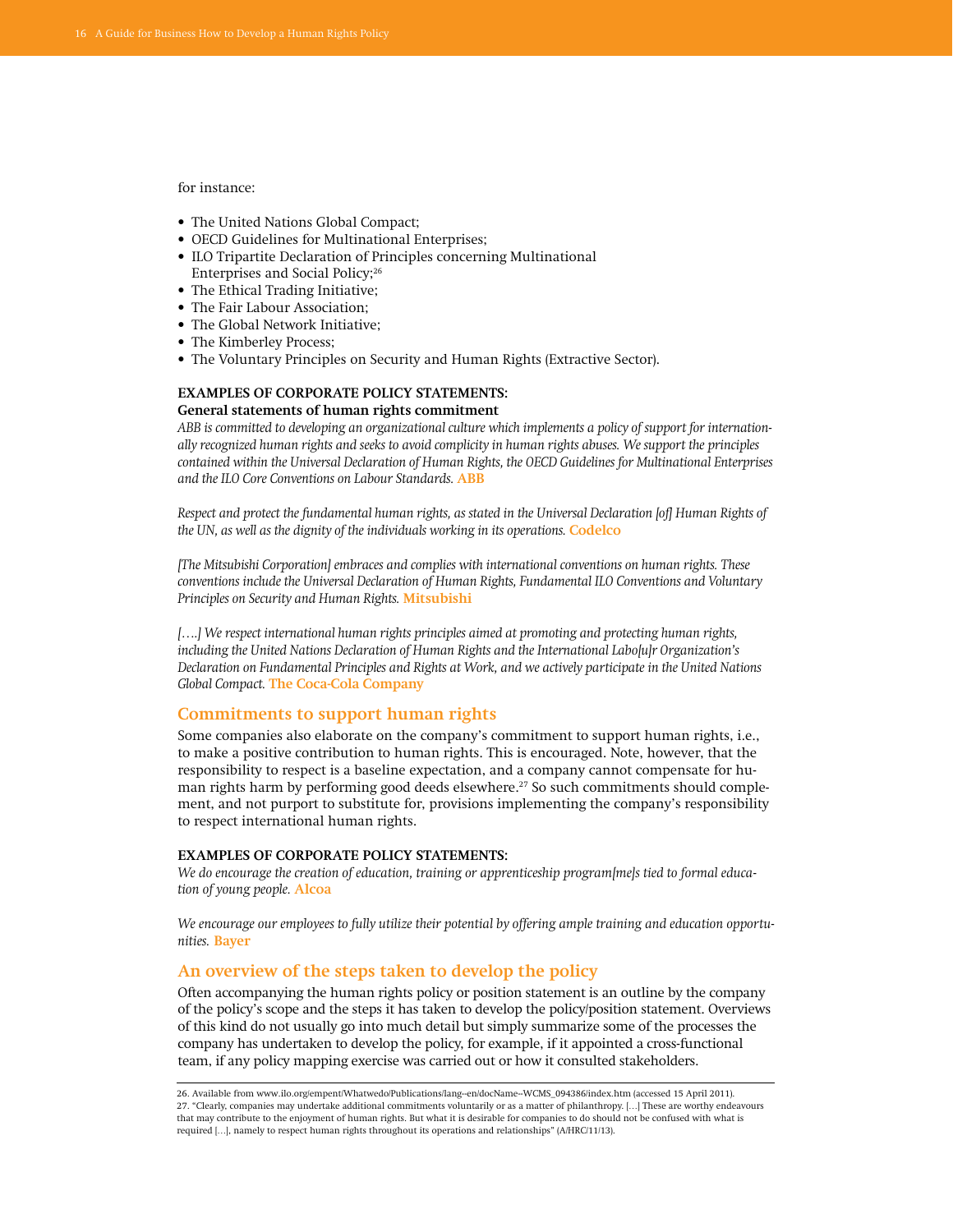## **Examples of corporate policy statements:**

#### **Senior management leadership and cross-functional task forces**

*The importance ascribed to human rights by Eni… is also demonstrated by the fact that the CEO… has adhered to the initiative promoted by the High Commissioner for Human Rights as well as by the Global Compact document drafted at the time of the sixtieth anniversary of the Universal Declaration of Human Rights.* **Eni**

*[Yahoo!] has launched a Business & Human Rights Program[me]. This program[me] brings together a core team of professionals across the company, including Public Policy, Law Enforcement, Ethics & Compliance, International Legal, Public Affairs, Privacy, Paranoids [sic], IT, Yahoo! For Good, and the Operations teams, among others, to integrate human rights decision-making into all of our business operations. Yahoo!* 

#### **Human rights mapping exercises**

*This commitment follows an expert third-party review of our business to understand the extent to which ANZ policies and practices are meeting the requirements of these standards, with a particular focus on human rights. The review assessed ANZ's performance against guidelines set out in global human rights instru*ments [...]. It found that ANZ complied with, and in many cases exceeds, most criteria in Australia and New *Zealand […]. The review also found more work was required to understand and mitigate human rights risks in our supply chain, our lending decisions in our institutional business and our operations and partnerships in Asia, Pacific and India. […].* **ANZ Bank**

#### **Stakeholder consultation**

*We listen to the views of our stakeholders. For customers, shareholders, employees and suppliers we have formal ways of doing this [including] specific mechanisms […] to encourage open feedback. We have engaged our employees […] through our representation committees, known as Business Involvement Groups and car*ried out an anonymous survey to gauge their views. [...] During the last year, we carried out detailed research *with our customers. […] We also had regular discussions with Government, regulators, community partners, trade associations as well as environmental, human rights and animal welfare groups […]. CSR [corporate social responsibility] is constantly evolving as expectations change and new issues emerge. This means that* whilst our approach to CSR is underpinned by a core set of values, it also has to be adaptable and flexible. **Marks & Spencer**

#### **Other issues related to scope that the policy may address**

#### **Examples of corporate policy statements: Setting boundaries and human rights priorities**

*One of the most significant and multifaceted challenges facing AngloGold Ashanti is that of artisanal and* small-scale mining (ASM). It is a material issue at the company's operations in Ghana, Guinea, [the United Republic of] Tanzania and to a lesser extent Mali as well as the exploration sites in Colombia and the *Democratic Republic of [the] Congo.* **AngloGold Ashanti**

*A particular challenge for any business of our size and scale is drawing the boundaries of responsibility. We do not believe that it is appropriate for AstraZeneca to promote proactively individual rights and*  freedoms more widely in society than described above, but we believe that we can, and do, influence others *through leading by example. […] The 'Right to Health' debate in some quarters allocates accountabilities to both Governments and pharmaceutical companies. We believe that in this context, it is Governments who are accountable for providing a robust health-care infrastructure for their populations […]. AstraZeneca nevertheless recognizes that we have a part to play […].* **AstraZeneca**

*We believe our main responsibilities lie in a number of critical areas: employee rights, the right to access finance for vulnerable and disadvantaged members of the community and the risk of human rights violations within our supply chain.* **The Westpac Group**

#### **Legal jurisdiction issues**

*We are committed to comply with effective law. This also applies if, in some countries, the resources or the This Statement draws together the policies, principles and standards to be adopted by all parts of the Barclays' Group.... Where local legislation imposes more rigorous requirements, Group operations in those*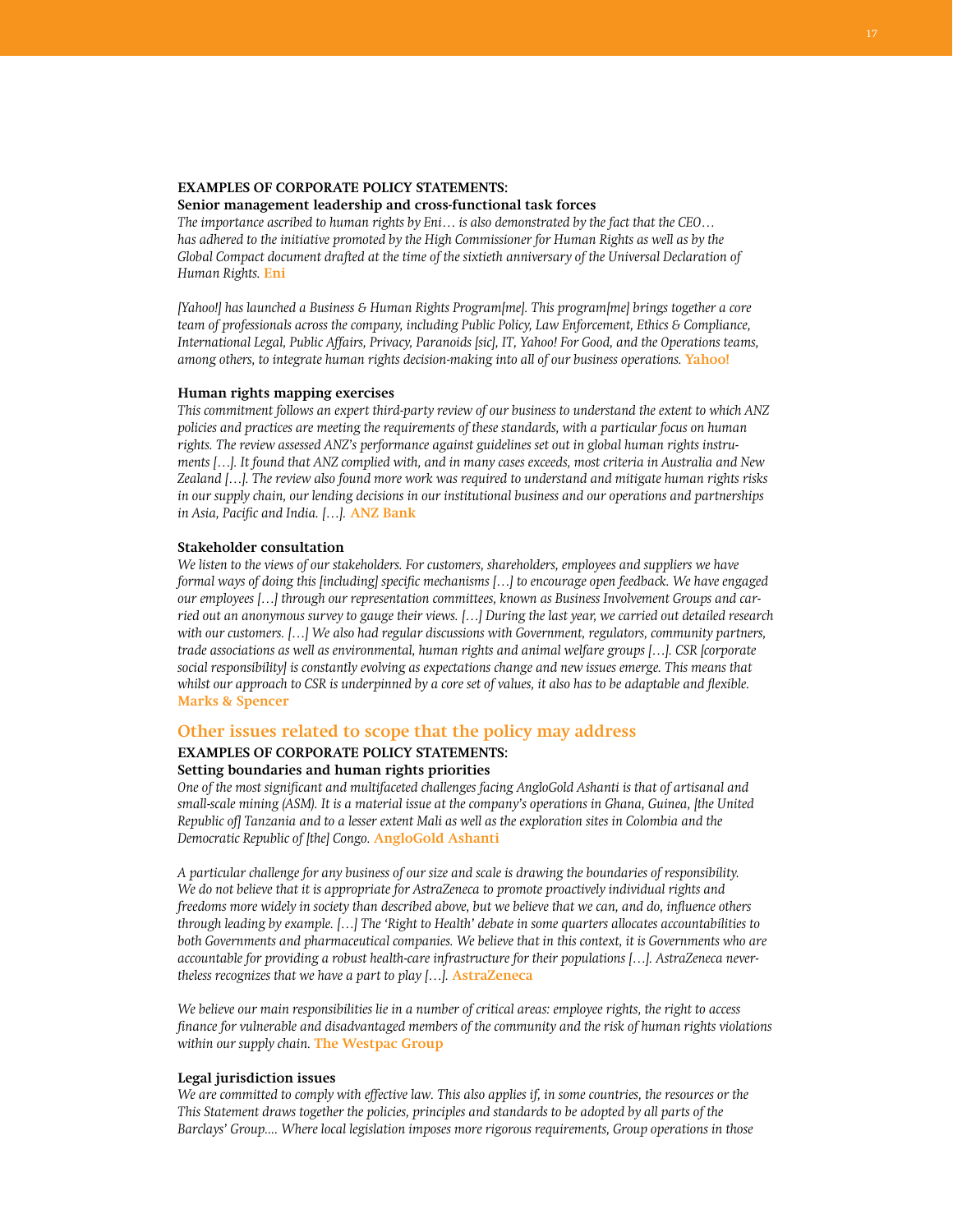*countries must ensure that they comply with such requirements while having regard to the content of this Statement.* **Barclays**

*We are committed to comply with effective law. This also applies if, in some countries, the resources or the political will to implement and enforce applicable law are lacking...*

- $\overline{\bullet}$  As a responsible employer, we in the BASF Group strictly uphold the ILO core labo[u]r standards as long *as this is not explicitly prohibited by applicable law.*
- *If the implementation of international conventions is restricted by national law, we develop innovative approaches to adhere in our actions to the principles underlying the internationally recognized standards. For example, we have developed suitable solutions for a dialogue in locations where the employees' right to elect employee representatives is restricted. In these cases we discuss with employee representatives topics of common interest at the regional level […].* **BASF**

#### **Applying the policy:**

[W]e recogni[z]e that achieving these standards presents unique challenges in different parts of the world. Going *forward together with our suppliers, our intention is to drive towards the adoption of these, or comparable standards by our suppliers for their own operations, and those of their suppliers in turn.* **Diageo** 

With Our Direct Business Partners: Incorporating appropriate principles of The Spirit & The Letter into con*tracts with suppliers, business partners and distributors. Monitoring adherence by key suppliers in emerging markets to environmental, health and safety standards, prohibitions against forced and child labo[u]r, and local wage and hour laws. Evaluating human rights issues involving our direct business partners—particularly in emerging markets—and considering practical responses within the relevant context. Advancing application of the ILO Declaration through engagement and collaboration.* **GE**

[...] We seek to establish relationships with entities that share the same principles and values as Vale. We also *promote human rights awareness and respect along our value chain, including the adoption of legal contractual clauses. In the event of disrespect to human rights, duly proven by government authorities and mechanisms provided by legislation, we notify the supplier/partner or the customer so they may adopt corrective measures and, in cases in which such measures are not taken, we then are entitled to rescind the respective commercial relationship.* **Vale**

#### **Step 2: Provisions on human rights for workers**

Human rights policies/position statements include provisions on employment or workplace rights. For bigger companies these issues may already be covered under existing employee codes of conduct; the policy-mapping exercise referred to in the "Getting Started" section above should help identify any gaps.

The level of detail a company goes into will vary. Some offer a short sentence on key labour rights issues that outline their commitment. Others refer stakeholders to company literature, such as codes of conduct, where additional detail is to be found. Some companies publicly disclose more than others.

More detailed provisions may be needed for some rights if the firm operates in countries where a particular right is known to be at special risk, or if the industry faces a unique rights challenge. For example, retail firms with operations where child labour is prevalent may have more detailed child labour provisions than firms for whom the risk of child labour is low.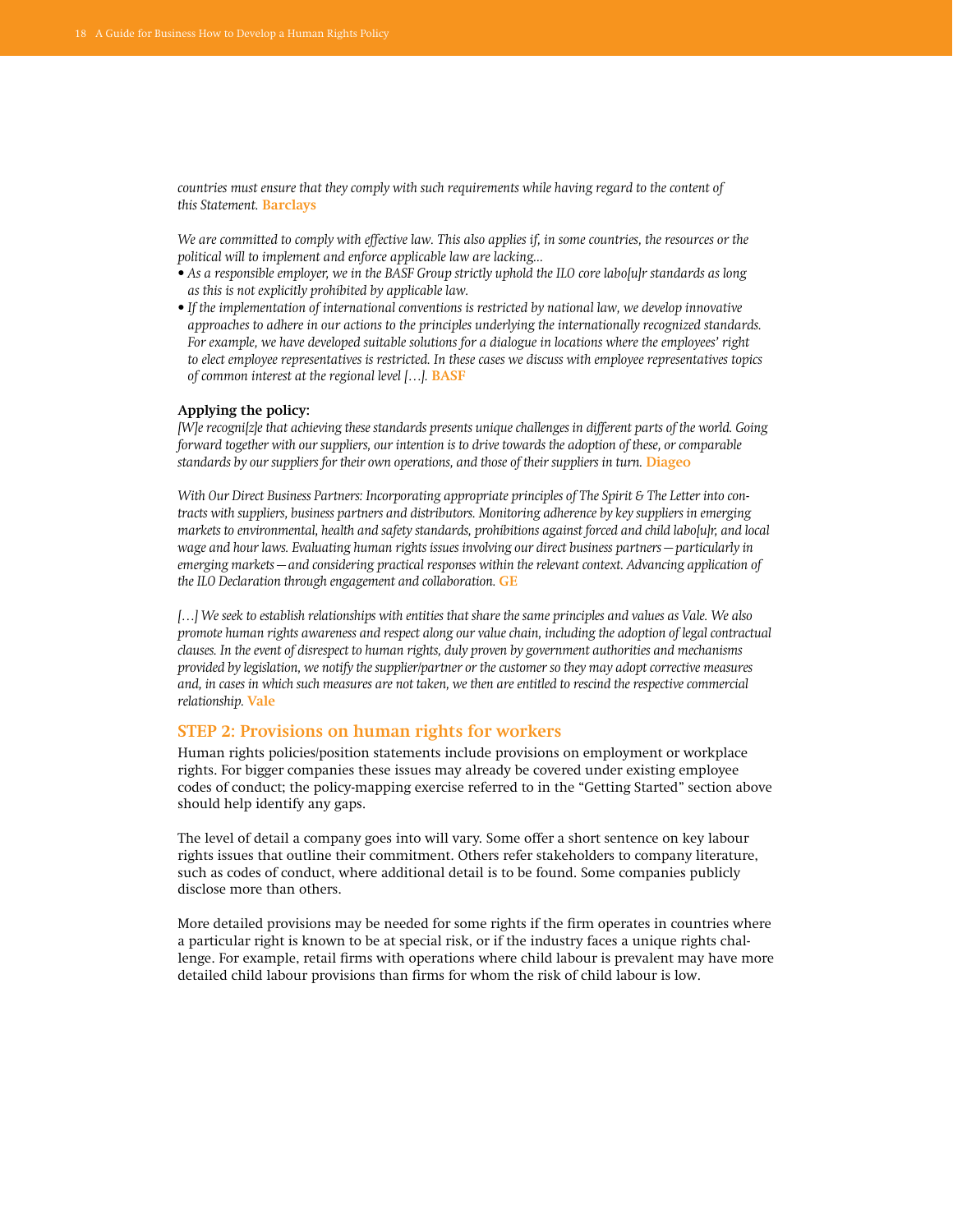Key human rights-related areas regularly covered in human rights policy documentation include:

- • Non-discrimination
- Equality
- • Child labour/minimum age workers/worst forms of child labour
- Forced/bonded/compulsory labour
- Freedom of association/collective bargaining
- • Health and safety
- • Working conditions including working hours
- • Fair wages/compensation
- • No harsh or degrading treatment/harassment
- • Accessibility for persons with disabilities
- Maternity protection
- Right to strike

**Resource tip:** *The ILO Tripartite Declaration of Principles concerning Multinational Enterprises and Social Policy provides guidance to companies on human rights at work and is a valuable resource for companies developing a human rights policy. ILO has developed a resource platform specifically for business: www.ilo. org/business. Specific questions can be submitted via assistance@ilo.org.*

## **Examples of corporate policy statements:**

#### **Non-discrimination**

The Fortune Global 500 survey and report on business recognition of human rights<sup>28</sup> into over 300 companies conducted by the United Nations Special Representative during his first mandate both found that over 90 per cent of companies already had policies addressing discrimination.

*We respect each individual's human rights and will not discriminate on the basis of race, colour, religion, creed, sex, age, social status, family origin, physical or mental disability or sexual orientation, nor will we commit other violations of human rights. Such discrimination will not be tolerated. We will be resolute in upholding human rights in everything we do and will not tolerate such discrimination in others. Ignorance and inaction do not constitute excuses for discrimination.* **Fujitsu**

*We provide equality of opportunity and treatment for the purposes of eliminating discrimination based on race, colour, gender, sexual orientation, gender identity, religion, political opinion, nationality, social origin and status, indigenous status, disability, age or other status of individuals unrelated to the individual's ability to perform work.* **National Grid**

#### **Child labour**

As per Chilean law and conventions ratified by Chile, children under 18 are not allowed to work in operations *or jobs requiring excessive force, nor in activities that may be hazardous to their health or safety. Those under 21 years require pre-employment medical examinations to work in underground mines. […] Codelco adheres* to the principles established in the Convention on the Rights of the Child of the United Nations, and in Conven*tion 138 of the ILO.* **Codelco**

Child labour is not used. There is no recruitment of child labour. If any incidence of child labour is identified *in the supplier's industry and region, the supplier shall initiate, or participate in, a programme to transfer any children involved in child labour into quality education until they are no longer children. No one under eighteen years old is employed at night or in hazardous work or conditions.*  In this Code, "child" means anyone under fifteen years of age, unless national or local law stipulates a higher *mandatory school leaving or minimum working age, in which case the higher age shall apply; and "child la*bour" means any work by a child or young person, unless it is considered acceptable under the ILO Minimum *Age Convention 1973 (C138).* **Pentland Group plc** 

28. A/HRC/4/35/Add.4.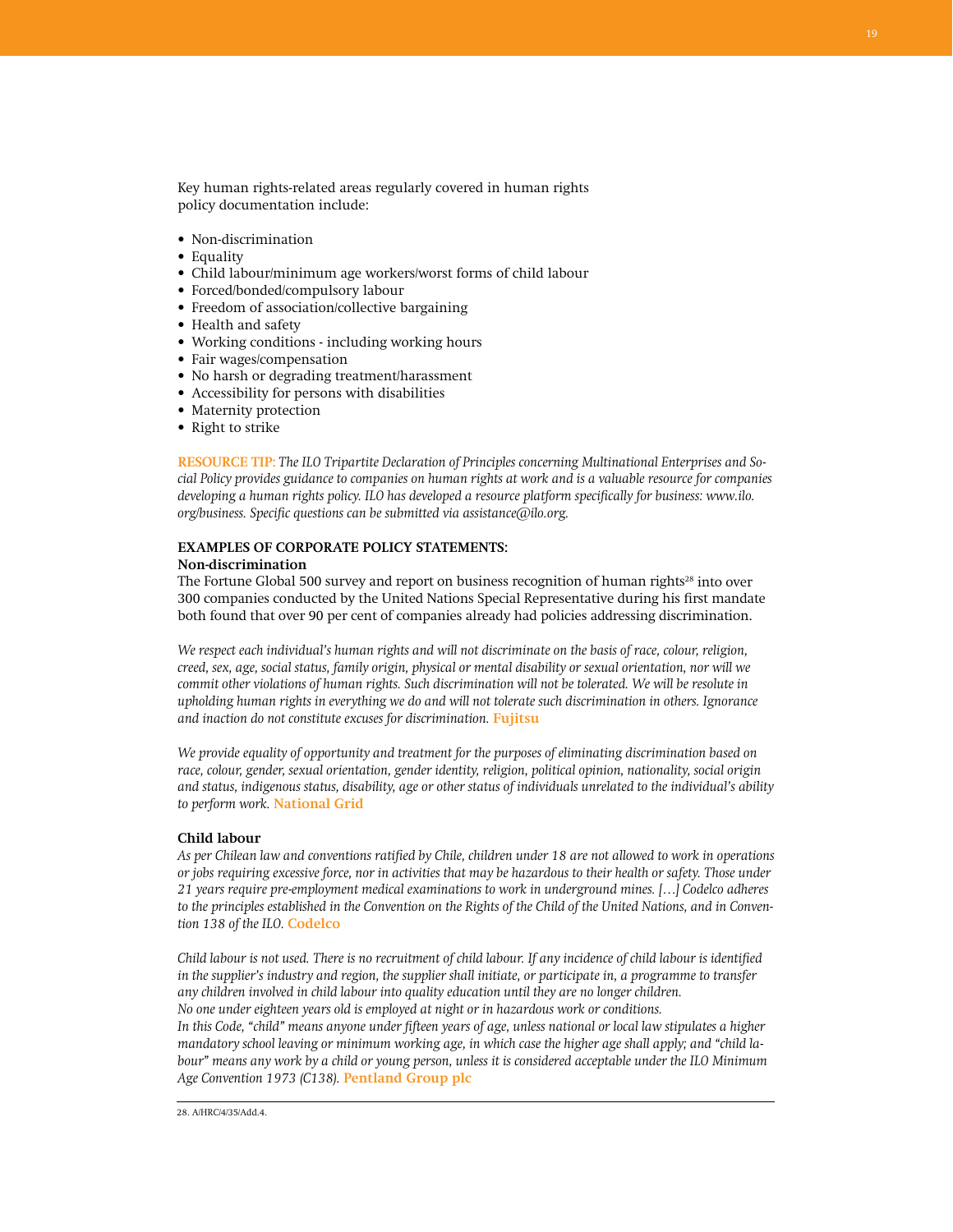#### **Forced/bonded labour**

*Freely chosen employment: Ensure no forced, bonded or involuntary prison labo[u]r is used in the production of HP products or services. Ensure that the overall terms of employment are voluntary. HP* 

*Business partners must not use forced labour, whether in the form of prison labour, indentured labour, bonded labour or otherwise. No employee may be compelled to work through force or intimidation of any form, or as a means of political coercion or as punishment for holding or expressing political views.* **Adidas**

#### **Freedom of association/collective bargaining**

*The Company respects our employees' right to join, form or not to join a labour union without fear of reprisal, intimidation or harassment. Where employees are represented by a legally recognized union, we are committed to establishing a constructive dialogue with their freely chosen representatives. The Company is committed to bargaining in good faith with such representatives.* **Coca-Cola Company**

*We are committed to an open and constructive dialogue with our employees and, if applicable, with their representatives. Our employees are free to join organizations of their choice that represent them consistent with local organizing laws. These organizations may if recognized as the appropriate agent engage in collective bargaining according to the applicable legal regulations. Employees who act as representatives are neither disadvantaged nor favoured in any way. In locations where employees have decided not to appoint represen*tatives, we promote direct and open communication between employees and management. Adidas

All workers shall have the right to form and join trade unions. (ILO Convention 87) Where UNI affiliates *represent the workers employed in companies owned by Telefónica – and its subsidiaries – the company shall recogni[z]e the right of unions to represent said workers in:*

- (a) Collective bargaining. (ILO Convention 98) On their part unions will agree to negotiate in good faith, are *aware of the necessity to find the best practices which guarantee the development of the companies and their viability, which eventually is the best guarantee of the employment of the workers.*
- *(b) Any procedures settlement of disputes.*
- *(c) Negotiations and consultations in all matters affecting jobs and training.*
- *(d) Where no trade union exists, the company shall adopt a neutral view and shall not prevent workers from organi[z]ing. It shall also respect the right of trade unions to organi[z]e employees.*
- **UNI-Telefónica Code of conduct**

#### **Health and safety**

*Balfour Beatty regards high standards of safety and health as a cornerstone of a successful business. You have a clear duty to take every reasonable precaution to maintain a safe and healthy working environment in order to avoid the possibility of injuring yourself or putting at risk those with whom you work and members of the public. Strict adherence to the Group's Health & Safety Policy is expected of every employee.* **Balfour Beatty**

*We believe that all injuries and occupational illnesses, as well as safety and environmental incidents are*  preventable, and our goal for all of them is zero. We will promote off-the-job safety for our employees. Our *commitment is set forth in the DuPont Safety, Health, and Environmental Commitment.* **DuPont**

#### **Working conditions, including hours**

*We will treat all employees fairly and honestly regardless of where they work. All staff will have a written contract of employment, with agreed terms and conditions, including notice periods on both sides. All staff are entitled to reasonable rest breaks, access to toilets, rest facilities and portable water at their place of work, and holiday leave in accordance with the legislation of the country where they work. All employees are provided with appropriate job skills training.* **Tesco**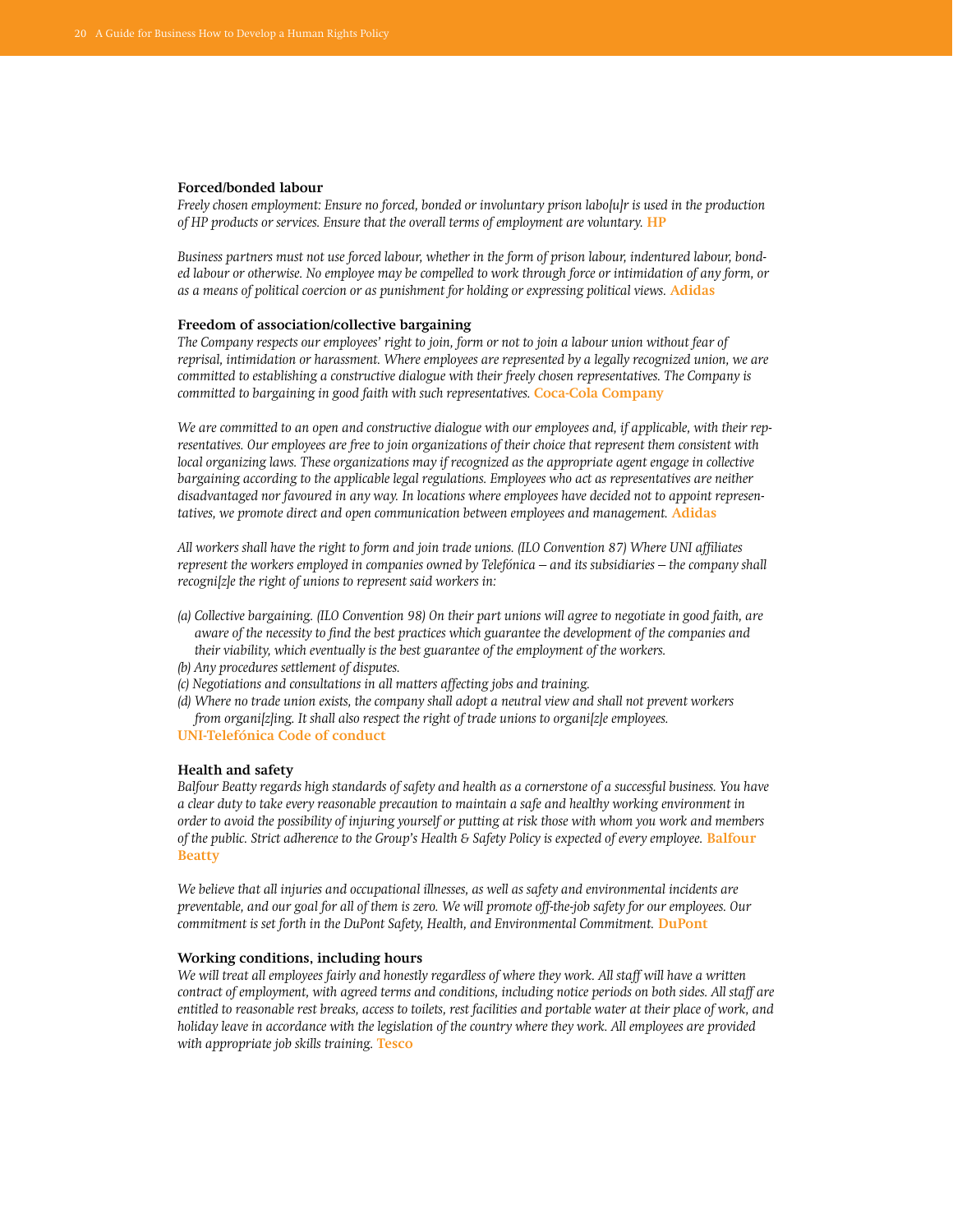Based on the Ethical Trading Initiative Base Code [...] working hours comply with national laws and bench*mark industry standards, whichever affords greater protection; in any event, workers are not on a regular*  basis required to work in excess of 48 hours per week and are provided with at least one day off for every 7-day period on average. Overtime is voluntary, does not exceed 12 hours per week, is not [to] be demanded *on a regular basis and is always being compensated at a premium rate.* **Monsoon Accessorize**

#### **Fair wages/compensation**

To give workers remuneration which satisfies their basic needs and those of the members of their family who *are directly dependent on them.* **Carrefour**

We will only do business with vendors who pay employees, as a floor, at least the minimum wage required by *local law or the prevailing industry wage - when available, whichever is higher, and who provide all legally*  mandated benefits. Employees shall be compensated for overtime hours at the rate established by law in the *country of manufacture or, in those countries where such laws do not exist, at a rate at least equal to their regular hourly compensation rate.* **Phillips-Van Heusen**

#### **No harsh or inhuman treatment/Harassment**

*The IKEA supplier shall not engage in or support the use of corporal punishment, threats of violence or other forms of mental or physical coercion. The IKEA supplier shall not make use of public warning and punish*ment systems. [...] The IKEA supplier shall not engage, support or allow any form of harassment or abuse in the workplace. [...] Harassment can be any offensive act, comment or display that humiliates, insults or causes *embarrassment, or any act of intimidation or threat […].* **IKEA**

*Employees of a Tata company shall be treated with dignity and in accordance with the Tata policy of maintaining a work environment free of all forms of harassment, whether physical, verbal or psychological.*  **Tata Group** 

*[The Company is] … opposed to violent behavio[u]r, sexual harassment or power harassment.* **CNOOC Ltd**

#### **KEY READINGS**

- • The ILO Tripartite Declaration of Principles concerning Multinational Enterprises and Social Policy
- *• The Labour Principles of the United Nations Global Compact: A Guide for Business,* ILO-United Nations Global Compact, 2008 (reprint 2010)
- • Rules of the Game. A brief introduction to International Labour Standards, ILO, Department of International Labour Standards, Geneva, 2009 (rev. ed.)
- ILO Helpdesk for Business on international labour standards (www.ilo.org/business)
- • Guiding Principles on Business and Human Rights: Implementing the United Nations "Protect, Respect and Remedy" Framework (A/HRC/17/31)

#### **Step 3: Provisions on non-labour related rights issues**

Each company will need to determine for itself which given human rights may need to be prioritized – whether because they pose unique challenges to the company's industry and its relationships or because the company does business in one or more high-risk locations – and whether these merit a specific policy provision. At the same time, it is important to note that even if the particular operating conditions of a company mean that some rights are at greater risks than others, the responsibility to respect applies to all internationally recognized human rights. Thus, while not all human rights issues may merit specific policy provisions at a given point in time, the policy should nevertheless stress the company's commitment to respect all human rights. To raise awareness internally that human rights risks may change as situations evolve, the policy should also stipulate that it will be subject to review if proven inadequate through the company's ongoing human rights due diligence process.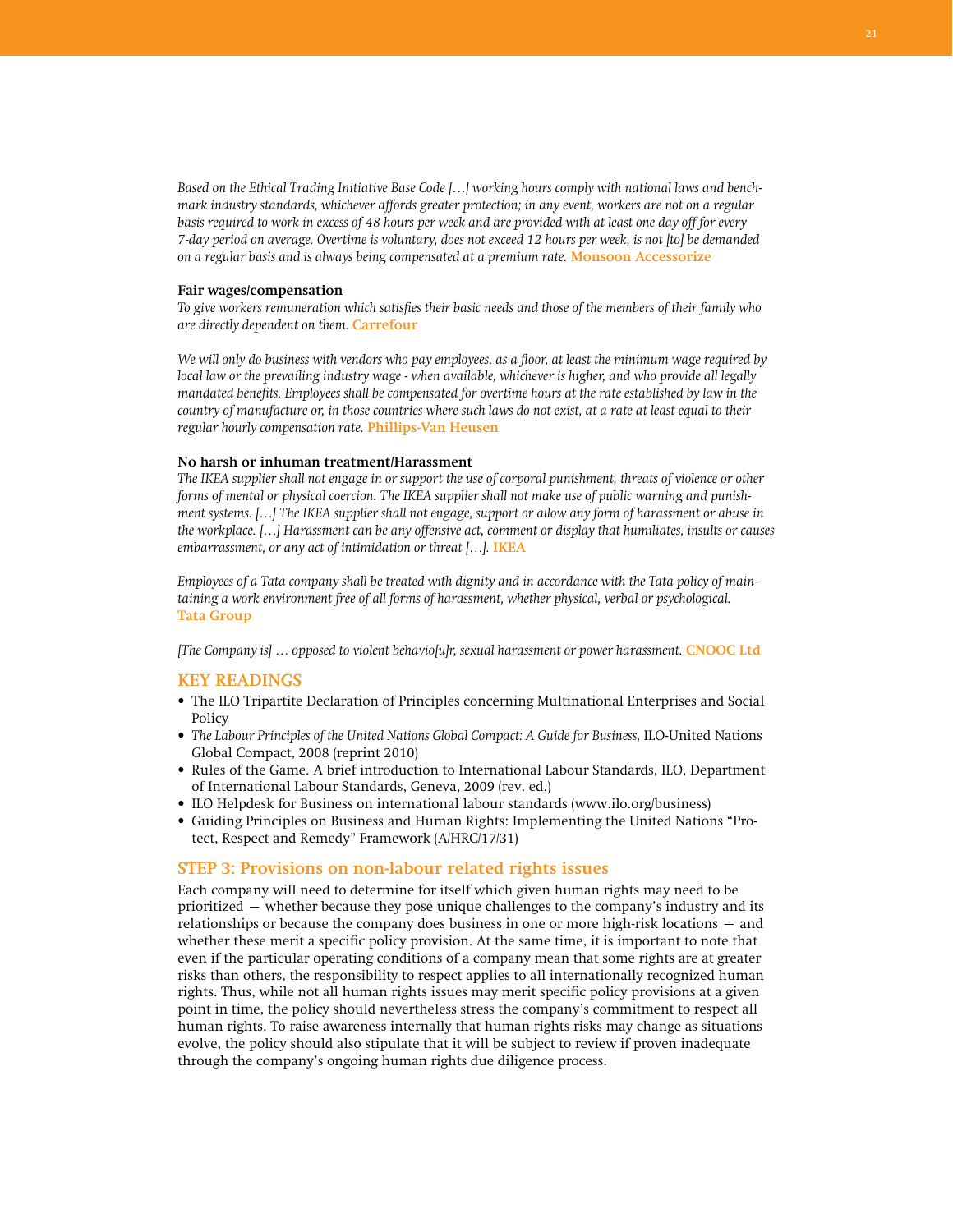Companies do not always use human rights language to describe policy provisions that address non-labour rights issues, for example company security arrangements may impact on the rights to life and security of persons, but will normally be listed by the company as a policy on security arrangements, rather than a policy on the right to life.

**Resource tip:** *The publication Human Rights Translated: A Business Reference Guide is also a recommended resource.* 

#### **Examples of corporate policy statements: Security**

*It is the policy of Cerrejón to maintain its relationship with Private Security Companies and the legally constituted State Security Forces, within the highest standards or practices and with the greatest transparency possible, thus developing corporate behaviour in accordance with the Voluntary Principles; for this reason it trains them and keeps them abreast of matters of Human Rights [...] .* **Cerrejón**

*We only allow armed security when required by law or when considered that there is no other way to manage*  security risks. All armed guards must meet our standards, based on UN guidelines and conventions on the use of force and the Voluntary Principles on Security and Human Rights. Armed guards must first try to resolve *a security incident without using force. If this fails then they should only use the minimum force needed and offer help to anyone – including offenders – injured as a result.* Shell

#### **Indigenous People's/Traditional/Land rights**

*[We] have regard to the principles of ILO Convention No. 169 on Indigenous and Tribal Peoples, wherever our operations may impact the human rights of indigenous peoples.* **BG Group**

*The Company recogni[z]es and respects the importance of indigenous peoples' culture, heritage and traditional rights and supports the identification, recording, management and protection of indigenous cultural heritage sites.* **BHP Billiton**

#### **Clinical trials**

*We put safeguards in place to ensure that the human rights of people taking part in our clinical research are protected. This includes the informed consent process and procedures to protect patient privacy. We are especially careful to protect the rights of any children involved in our clinical trials.* **GSK**

#### **Engaging with Government Officials/Advocacy**

*Yahoo! has been and will continue working to secure the release of certain political dissidents through ongoing discussions with high-ranking [United States] and Chinese officials, congressional leaders, human rights groups, and the State Department.* **Yahoo!**

*We reserve the right to express to Governments our position concerning our operations, employees and shareholders and our belief in the importance of respecting human rights.* **Total**

#### **Migrant workers**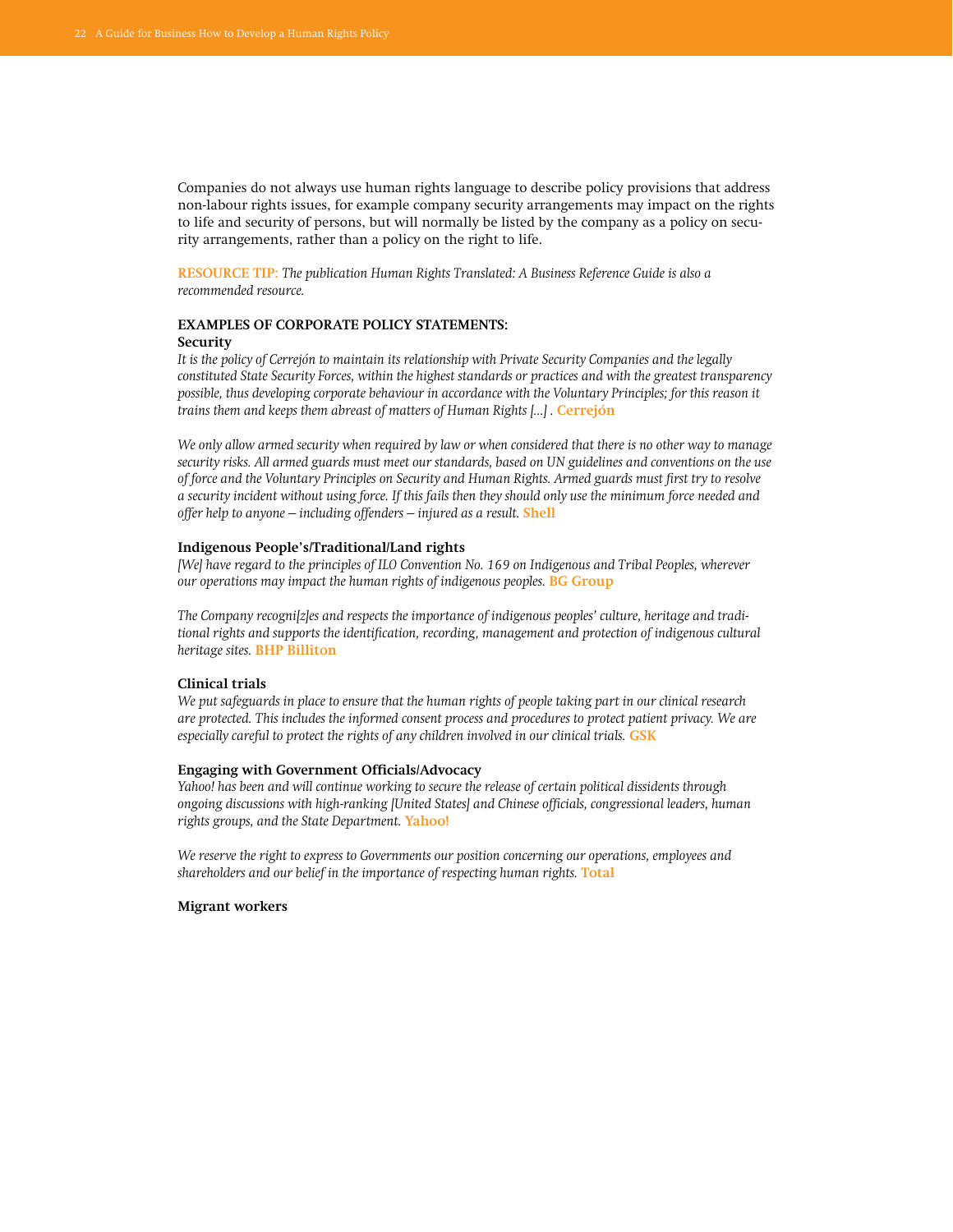*Migrant workers shall have exactly the same entitlements as local employees. Any commissions and other fees*  in connection with employment of migrant workers must be covered by the employer. The employer must not *require the employee to submit his/her identification documents. Deposits are not allowed. Workers employed through an agent or contractor are the responsibility of H&M's supplier and other business partners, and are thus covered by this Code.* **H&M**

#### **Sexual exploitation of children**

*Marriott condemns all forms of exploitation of children. The Company does not recruit child labo[u]r, and supports the elimination of exploitative child labo[u]r. Marriott also supports laws duly enacted to prevent and punish the crime of sexual exploitation of children. Marriott will work to raise awareness concerning such exploitation, and will cooperate with law enforcement authorities to address any such instances of exploitation of which the Company becomes aware.* 

*Marriott has a long history of supporting program[me]s and partnerships that help at-risk young people and their families prepare for and find meaningful employment [and] program[me]s that help children break out of the cycle of poverty that makes them and their families vulnerable.* **Marriott**

## **KEY READINGS**

- • Guiding Principles on Business and Human Rights: Implementing the United Nations "Protect, Respect and Remedy" Framework (A/HRC/17/31)
- Business & Human Rights Resource Centre website: www.business-humanrights.org/ Documents/Policies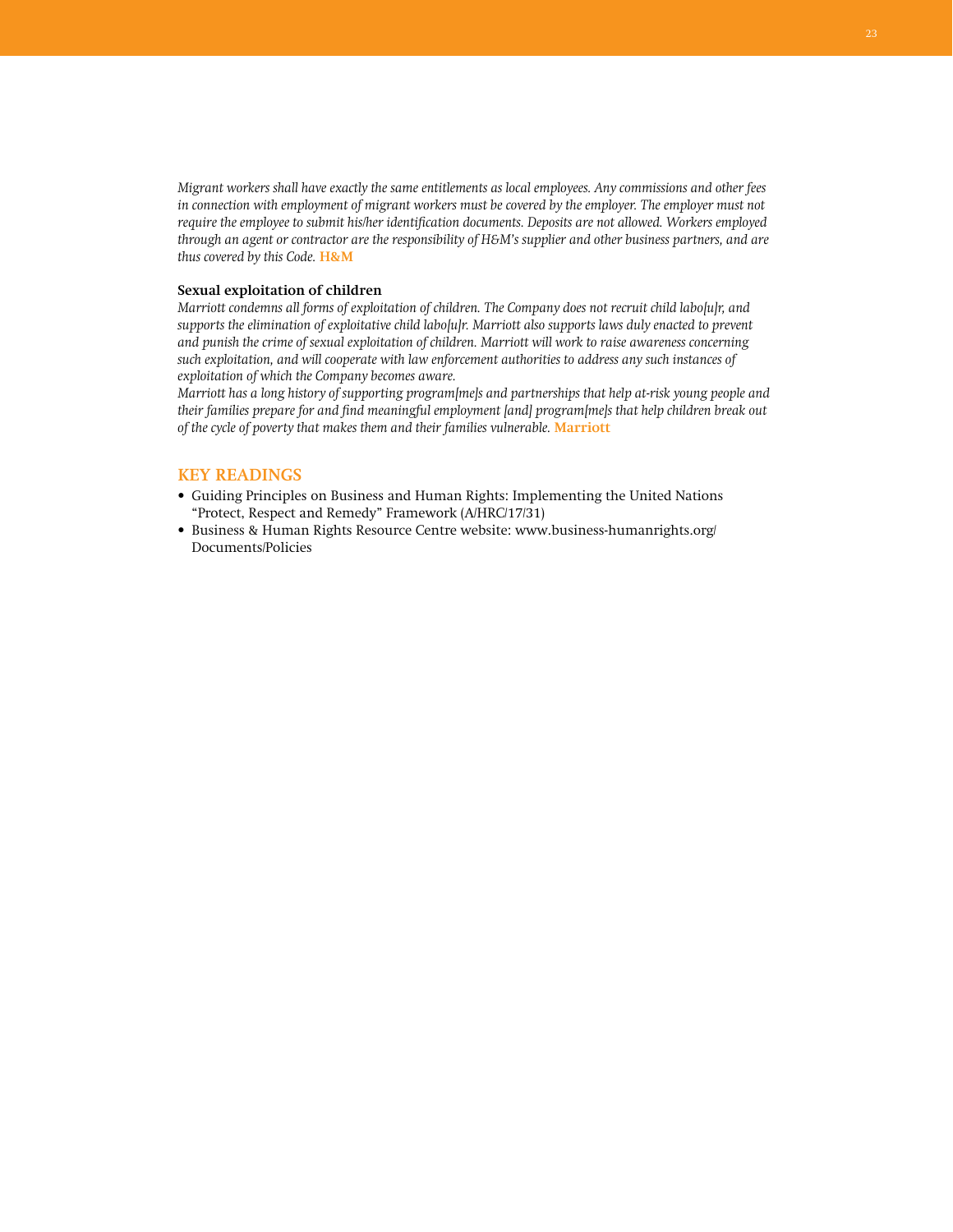# **6. Next Steps - Path to Implementation**

Developing a human rights policy is only the first step for a company to know and show that it respects human rights. Embedding it throughout the relevant processes and procedures of the company is necessary to ensure its effective implementation.

A properly embedded human rights policy will guide the human rights due diligence process that is necessary for a company to know and show that it respects human rights. A human rights due diligence process comprises the following elements:

- (a) An assessment of the company's human rights impacts;
- (b) Integration of the assessment's findings across relevant internal functions and processes in order to ensure that actual or potential adverse human rights impacts are effectively prevented and mitigated;
- (c) Tracking the effectiveness of the response to actual or potential adverse human rights impacts;
- (d) Being prepared to communicate how human rights impacts are addressed; and
- (e) Providing for or cooperating in the remediation of negative human rights impacts the company has caused or contributed to.

Due diligence steps such as these will usually also yield information about the opportunities a company may have to support human rights.

These and the other management actions business can take to respect and support human rights are reflected in the poster: A Human Rights Management Framework. The key readings boxes in this Guide flag other publications that can help.

The key is to ensure that the human rights policy becomes more than just a piece of paper that no one looks at. Having a policy and doing nothing to implement it can potentially be worse than having no policy at all. Failing to act, or acting inadequately, in contradiction with a policy, can open a company to criticism from a wide variety of sources, not just human rights NGOs but also those who look at the integrity of its corporate governance. Implementation is therefore critical.

# **Key points to consider when moving towards implementation of the human rights policy**

#### **Assessing impacts**

- • Undertaking a human rights baseline study for the business, including country-risk analyses.
- Undertaking a human rights impact assessment at the pre-feasibility stage of any major project with the potential to negatively impact human rights, for new operations, and on an ongoing basis, as human rights risks may change over time. Some operating contexts, such as conflict-affected areas, will require additional attention. As part of their human rights approach, companies need to consult potentially affected groups and other stakeholders in a meaningful way.

#### **Integrating human rights throughout the company**

- • Integrating and acting on the findings of the impact assessment.
- • Engaging in ongoing stakeholder consultation to build relationships across the company and with external groups.
- • Reviewing company training to include human rights criteria as appropriate and identifying target groups that may need additional learning support.
- • Embedding human rights into management systems, including responsibilities in job descriptions and performance appraisals.
- • Integrating human rights into the company's internal and external communications, e.g.,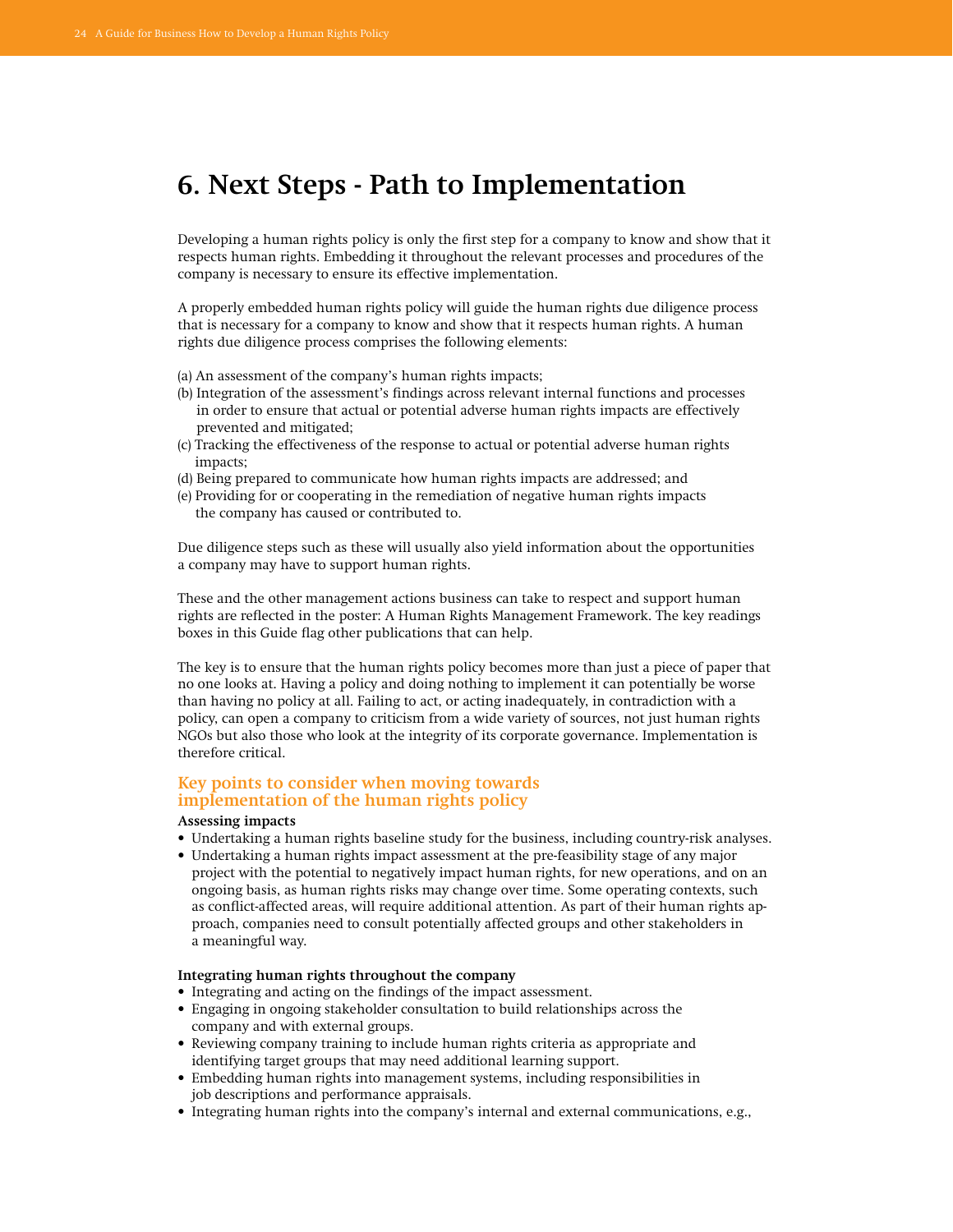Intranet or Web 2.0 systems, to ensure relevant stakeholders understand the policy and business implications of not adhering to it or failing to act on impact assessment findings.

#### **Tracking performance**

• Identifying indicators for measuring human rights performance, developing and implementing systems for acquiring qualitative and quantitative data, drawing on both internal and external feedback, including from affected stakeholders, and reviewing the findings to inform future strategy.

#### **Communicating on how impacts are addressed**

- • Communicating on commitments, targets and performance (through the Global Compact Communication on Progress for United Nations Global Compact participants). The communication should be of a form and frequency that reflect the enterprise's human rights impacts and that are accessible to its intended audiences.
- The communication should provide information that is sufficient to evaluate the adequacy of an enterprise's response to the particular human rights impact.

#### **Remediation**

- • If a company finds that it has caused or contributed to negative human rights impacts, it is expected that it engages actively in remediation.
- The company should provide for or cooperate in the remediation of such impacts through legitimate mechanisms.
- • Establishing or participating in operational-level grievance mechanisms can be an effective means of providing access to remedy for individuals and communities that may be adversely impacted by the company's activities if these mechanisms meet certain criteria.<sup>29</sup>

## **KEY READINGS**

- • Guiding Principles on Business and Human rights: Implementing the United Nations "Protect, Respect and Remedy" Framework (A/HRC/17/31).
- • *A Guide to Integrating Human Rights into Business Management,* BLIHR, United Nations Global Compact and OHCHR, 2nd ed., 2010.
- • *A Human Rights Management Framework (Poster),* BLIHR, International Business Leaders Forum, United Nations Global Compact and OHCHR, 2010.
- • *Human Rights Compliance Assessment,* Danish Institute for Human Rights (online).
- • *Guide to Human Rights Impact Assessment and Management,* International Business Leaders Forum, International Finance Corporation and United Nations Global Compact, http://guidetohria. org/guide.
- • *Human Rights and Business Dilemmas Forum:* http://human-rights.unglobalcompact.org.
- • United Nations Global Compact Guidance: www.unglobalcompact.org/Issues/human\_rights/ Tools\_and\_Guidance\_Materials.html.

29. See A/HRC/17/31, guiding principles 29-31.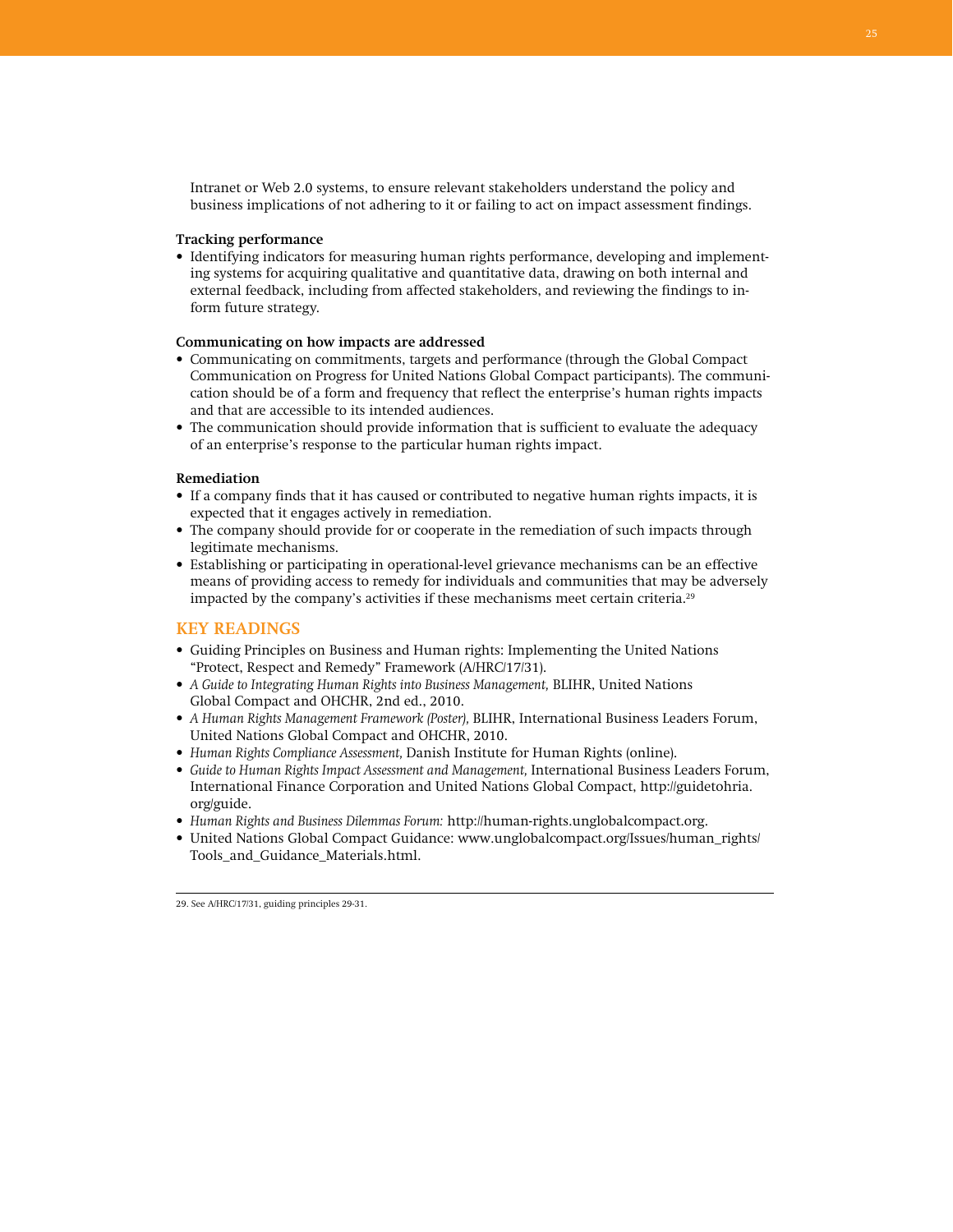# **Human rights policies for small and medium-sized enterprises**

The universal baseline expectation that companies should respect human rights applies to all companies regardless of size. Many of the legal pressures and some, though not all, of the commercial drivers for respecting human rights apply equally to big and small companies. For companies to show respect for human rights requires due diligence, of which a human rights policy is only the first step. How companies go about this in practice will depend considerably on the resources available, as well as the level of the company's risk of negatively impacting human rights.

It is not unusual for multinational companies to have formal policies and procedures to ensure that non-financial issues like human rights are properly addressed companywide, including across functions and business units, whereas such policies are rare or non-existent among small to medium-sized enterprises (SMEs). Human rights, however, are a new consideration even for many large companies and in the absence of a uniform definition or regulation governing human rights policies, SMEs and multinationals alike can draw upon examples in this Guide to help develop a policy or position statement that is best suited to their own circumstances.

SMEs are reminded that many larger firms' human rights policies often started as statements a few paragraphs long; this may be the best model. In developing a human rights policy specific to their needs and situation, SMEs could check that their human rights policy/position statement shows that they have:

- Given overall responsibility for the policy to a senior figure in the company;
- Taken steps to understand the human rights issues that might be relevant (human rights focus);
- Involved colleagues from all departments or teams; and
- Talked with and listened to their stakeholders, possibly including those that may be affected by company activities.

And that the human rights policy or statement at a minimum has a sentence that is:

• An explicit commitment by the company to respecting human rights that refers to international human rights standards (including the Universal Declaration of Human Rights).